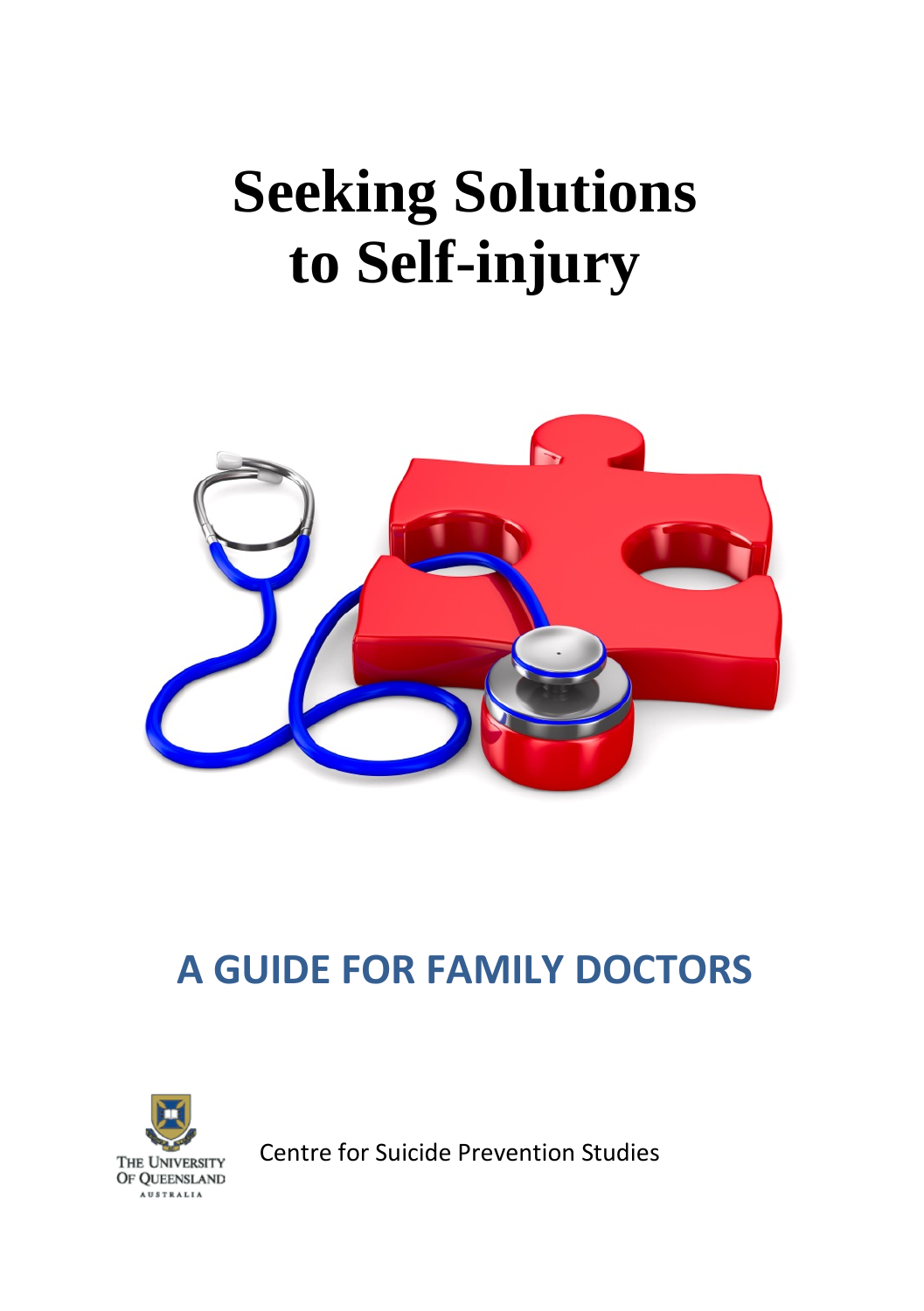## **SEEKING SOLUTIONS TO SELF-INJURY: A GUIDE FOR FAMILY DOCTORS**

The fifth in a series of five guides - 'Seeking Solutions to Self-Injury' (Young People, Parents and Families, School Staff, Emergency Staff and Family Doctors).

#### **ACKNOWLEDGEMENT**

We would like to acknowledge the phenomenal assistance of Heather Valentine, in copyediting all the guides in this series of 'Seeking Solutions to Self-injury', as well as managing the extensive distribution throughout Australia.

#### **COPYRIGHT INFORMATION**

This guide is copyright. Centre for Suicide Prevention Studies © 2014

This guide may not be copied without written permission.

However, the guide was developed to be used as a teaching tool, and may therefore be used for private study. In addition, extracts may be used for teaching purposes in group discussion or formal lectures. Acknowledgement of authorship and copyright should always be given.

Martin, G., Swannell, S., Hasking, P. & McAllister, M. (2014). *Seeking Solutions to Self-injury: A Guide for Family Doctors.* Centre for Suicide Prevention Studies, The University of Queensland, Brisbane, Australia.

ISBN 978-0-9875603-6-0

Printed by Bluestar Group, Brisbane, Queensland.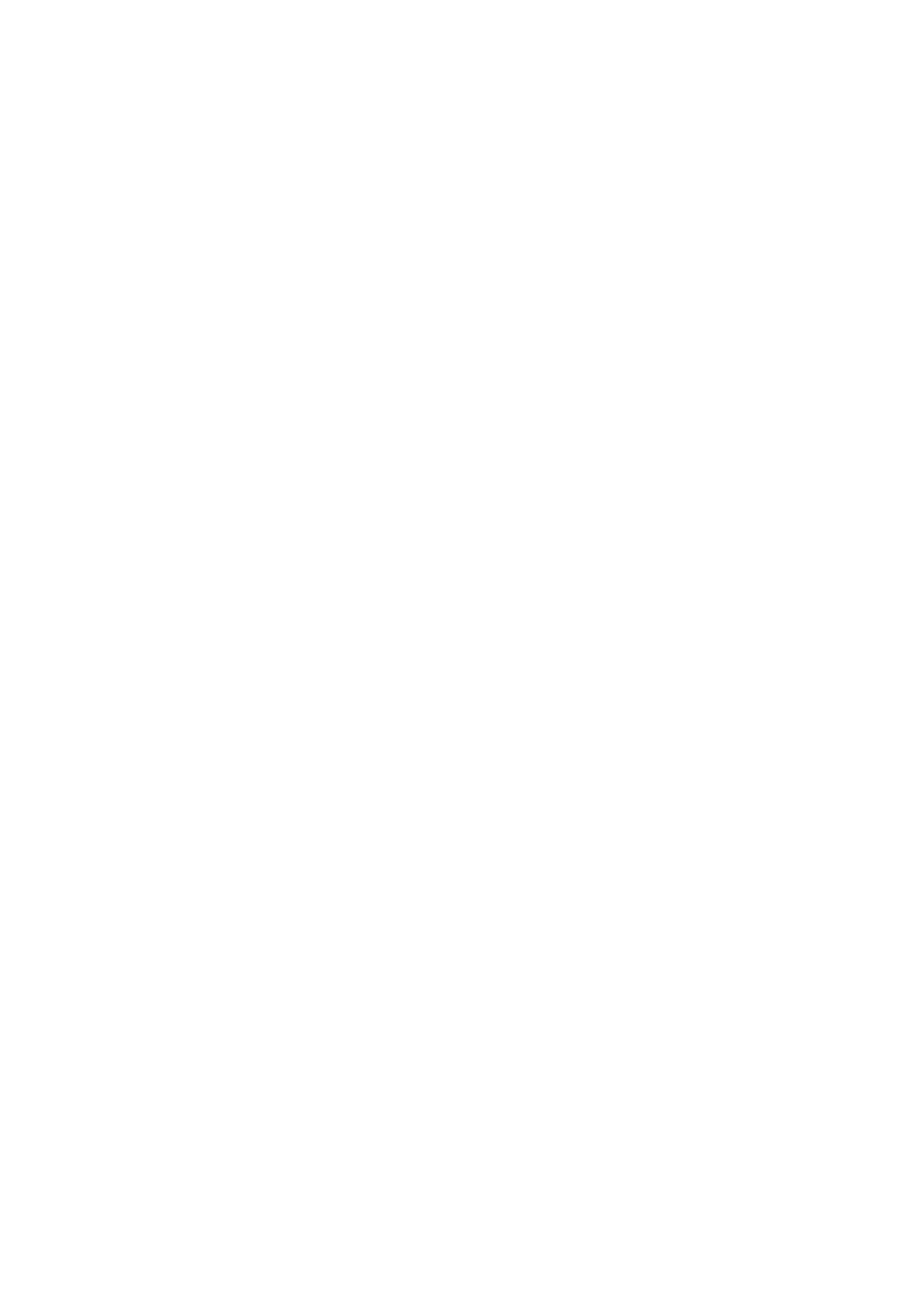## **CONTENTS**

| 7. If you have established rapport, move on to asking |  |
|-------------------------------------------------------|--|
| 8. Advice you can provide to family members and       |  |
|                                                       |  |
|                                                       |  |
|                                                       |  |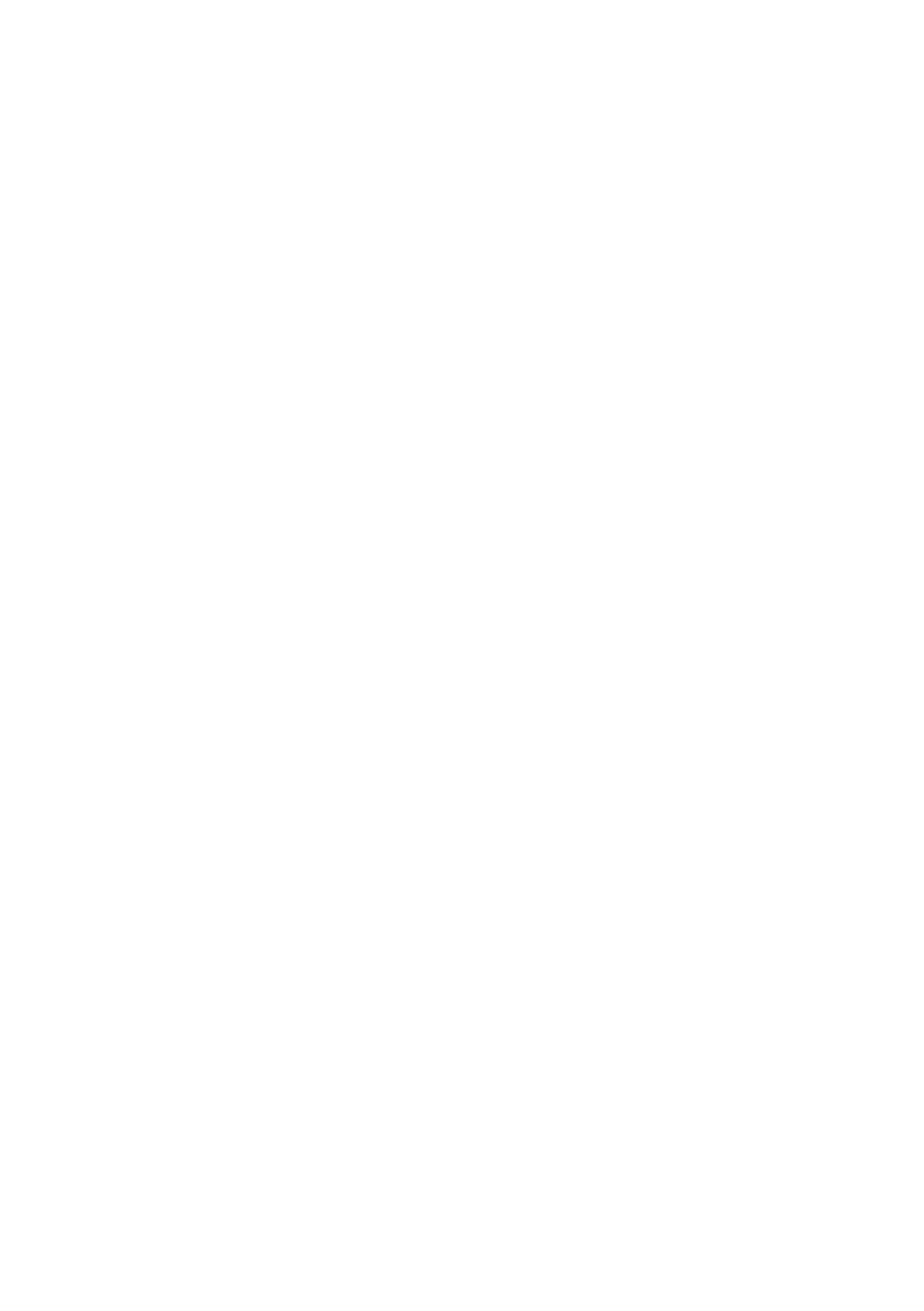## **1. WHAT THIS BOOKLET IS ABOUT**

This guide is about understanding self-injury and providing optimal management in General Medical Practice.

The guide is for you if:

- *You are a Family Doctor (GP, Local Medical Officer or Family Physician) who may see patients seeking care for self-injury;*
- *You are confused about why someone would self-injure;*
- *You would like to know how a family doctor can best help people who self-injure.*

Self-injury can be a confusing behaviour. You may know the family very well, and be surprised that self-injury has emerged in a young person from this family. Conversely, you may have been expecting some sort of problem to emerge, given hints in previous consultations with members of the family. Alternatively, this may be the first time you have met this individual and/or their family; they may be new to your district, or perhaps they were reticent to return to their previous doctor for this particular problem.

The self-injurer and their family *may simply be seeking treatment for the physical injury*, and your management and practical advice about wound care is likely to be straightforward. However, knowing what (or how much) to say, and how best to relate to the patient, may be uncomfortable or perplexing. And broaching the subject of self-injury, or suicidality, may depend on whether you have an interest in, and some training for, managing emotional problems. It may also depend on whether you feel you can take the necessary time to open up 'a can of worms'.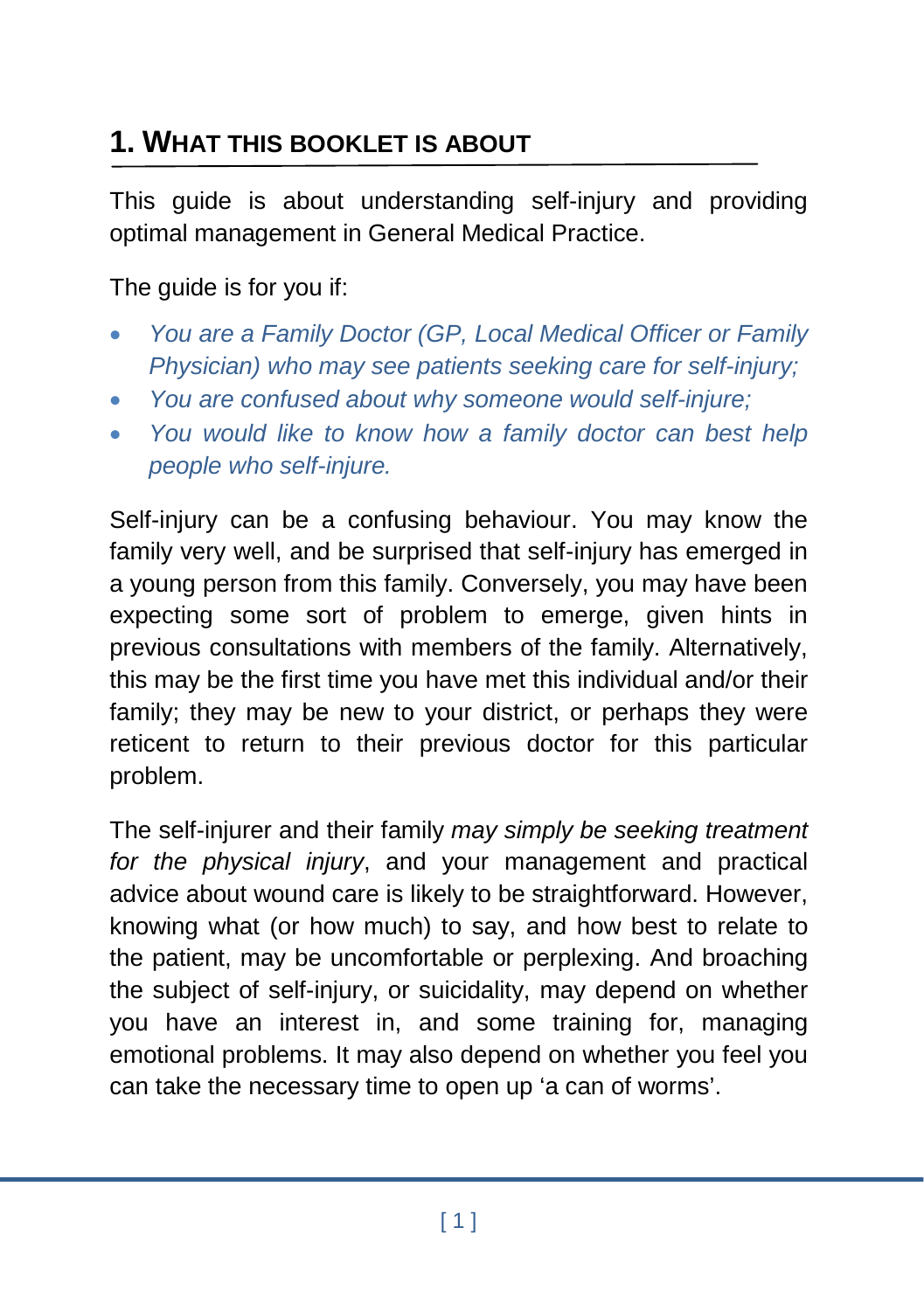If a young person presents on their own, or with a friend, it may be difficult to know whether (or indeed 'how') to disclose the selfinjury to their parents or caregiver. There is always the need to balance confidentiality with duty of care. Gaining the trust of your primary patient will be important in your ongoing care, and you should always discuss possible disclosure upfront with them before disclosing their self-injury to an appropriate family member or caregiver. You also need to consider how the carers might react!

We never said this was going to be easy.

This guide was developed specifically to help family doctors feel more confident about responding in the most helpful and appropriate manner to patients who present with self-injury. It is based on our best understanding of the current international literature on self-injury, as well as our own research studies over many years. In addition, we have consulted with many health care professionals, families and parents of young people who self-injure, as well as the young people themselves.

We also drew on the first author's practical experience of working as a family doctor for many years, but also the provision of prize-winning educational materials and training programs for family doctors across Australia about Youth Suicide and its prevention ('Keep Yourself Alive', 1997).

The guide explains self-injury and provides effective strategies for assessing, responding and referring patients. We hope you benefit from the information we provide.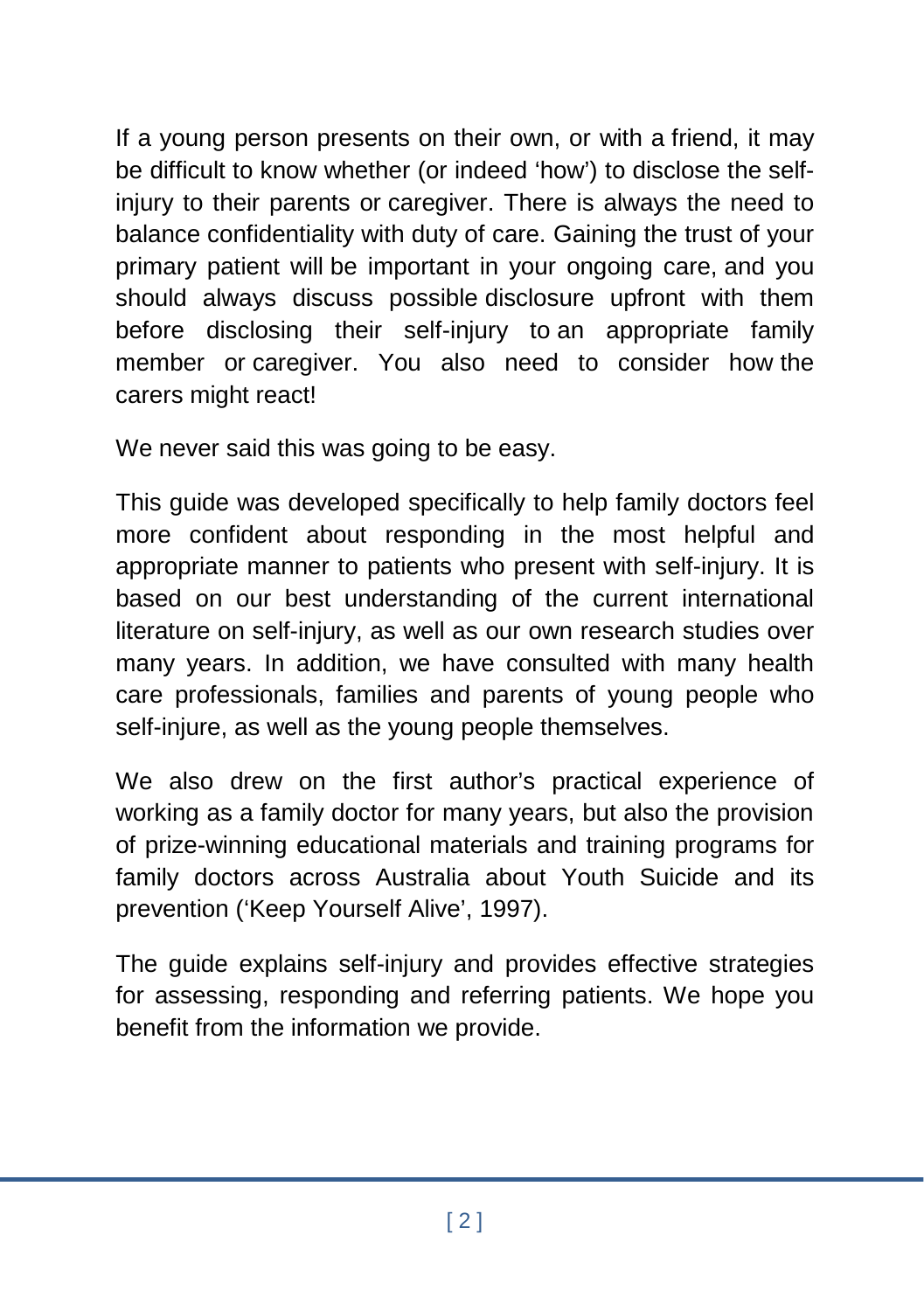## **2. WHAT IS SELF-INJURY?**

We define self-injury as: **'Deliberate destruction or alteration of body tissue** *without* **suicidal intent'**. Other terms include: '*Non-suicidal self-injury' (NSSI), 'Self-mutilation', 'Autoaggression', 'Self-wounding', and 'Cutting'. 'Deliberate self-harm' (DSH*) is a term commonly used to describe the phenomenon, but includes both self-injury **and** the wish to die (i.e. 'a suicide attempt'). Distinguishing between NSSI and DSH is important because **self-injury and suicide attempts require different management strategies**. Thinking self-injury may be a suicide attempt can interfere with best practice management of selfinjury.

This guide focuses on non-suicidal self-injury. We do **not** include drug use, alcohol abuse, anorexia or bulimia as selfinjury - although we understand it can be argued they are forms of self-abuse. **Our focus is on those who damage the outside of the body to relieve painful feelings inside.** This may include cutting, scratching, burning, hitting a part of the body on a hard surface, or deliberately interfering with wound healing. We accept, and also include, swallowing of objects or chemicals to damage the body, as long as it can be clarified this was **not** a suicide attempt.

The majority of self-injurers presenting to a family doctor do not want to be there. Even when they attend willingly, it is only because they accept that practical medical care is required. Patients 'brought' against their will are often angry and resentful about being brought, and can present as tearful and upset. This picture of being upset, with a self-inflicted injury, may initially look like suicidal behaviour, but it is a mistake to automatically assume this.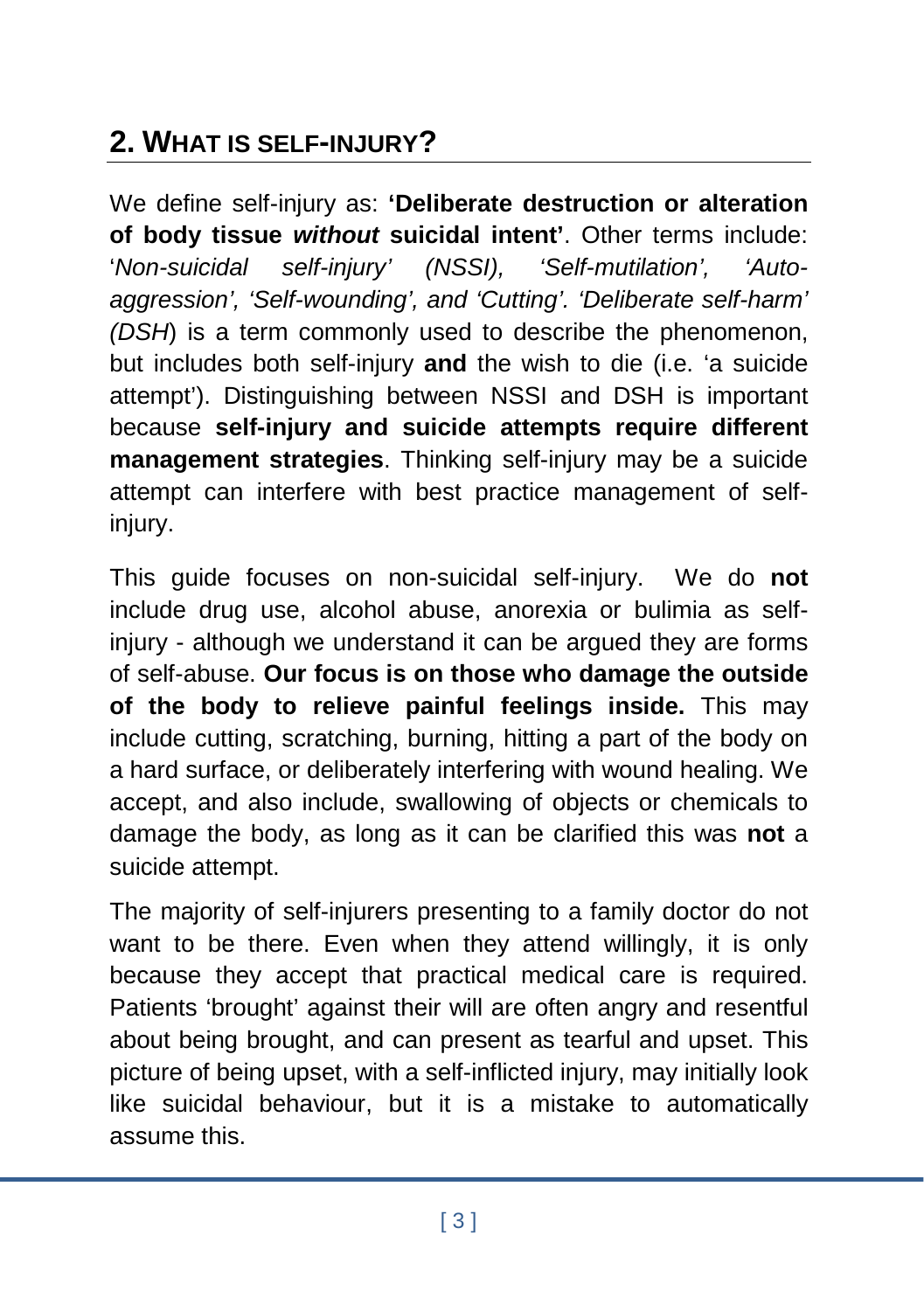Patients in this situation will have their guard up, expecting you to judge or label them as 'attention-seeking' or manipulative. **Your first step is to recognise and accept their internal experience as being valid**, and avoid rejecting, ignoring, or judging their experience. You don't have to agree with or support their feelings or thoughts - just recognise them as valid. Try something like: "You must have been feeling really awful."

Even in the middle of turmoil, the best way to distinguish between suicidal behaviour and self-injury is to ask questions: **"What were you trying to do?" "What did you want to happen as a result of hurting yourself?" "Did you think you might die?" "Did you really want to die?"**

If they admit to suicidal thoughts, you need to know whether these are frequent or chronic, intrusive and/or cannot be banished. In addition a key question is whether they have developed a plan; details about this will help your decision on seriousness. A history of discussing plans with friends may suggest heightened risk, and leads in to a question about whether they have attempted before. If they have attempted before, then a good question relates to whether they were happy they survived the attempt.

Negative responses to each of these questions may reassure you this is NSSI with a low risk of suicidality; conversely, positive responses on intrusive suicidal thoughts, detailed plans, talking freely with others, and one or more previous attempts, means they will require specialist mental health care, a thorough suicide risk assessment, possible hospital admission for observation, and intensive follow up.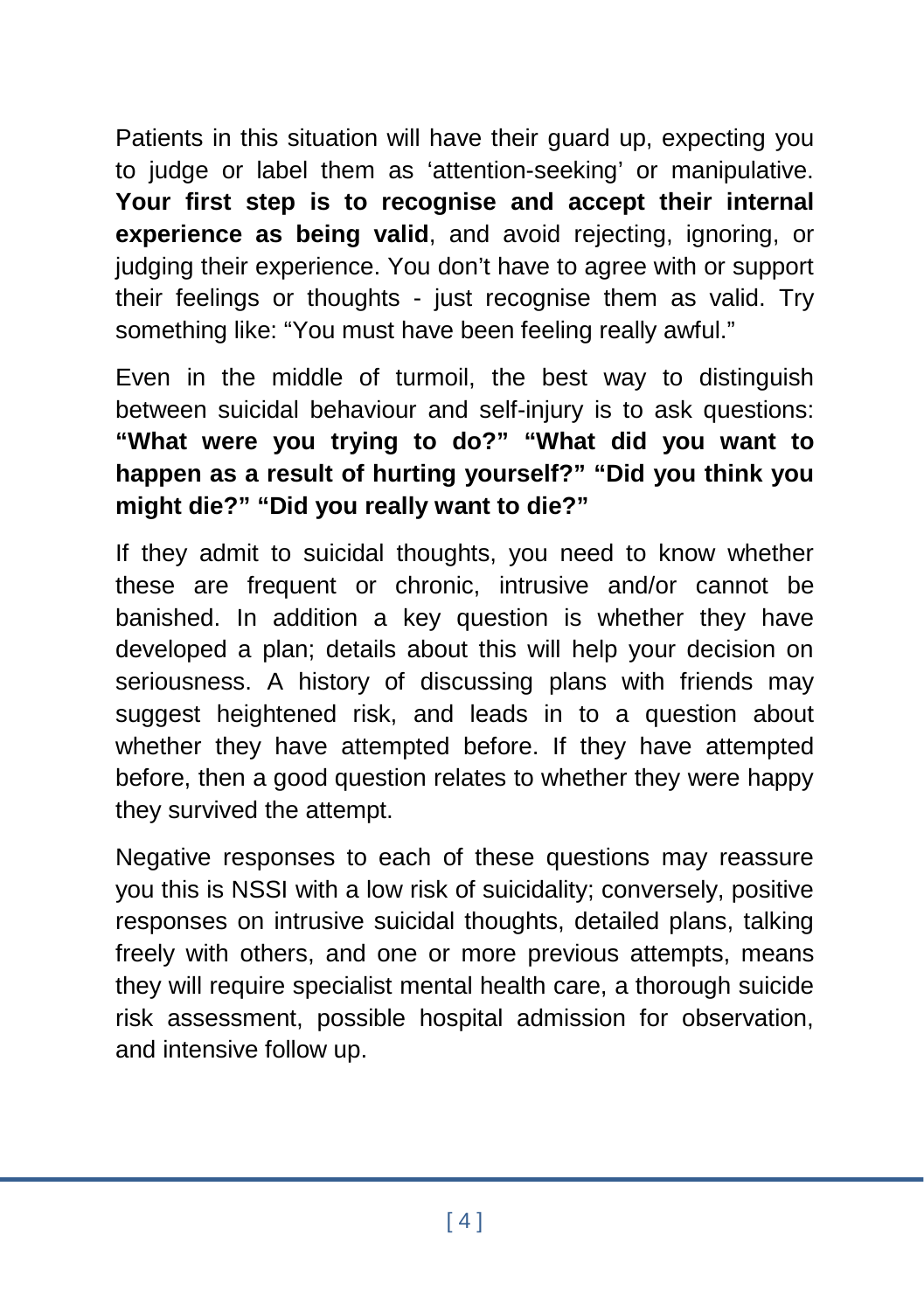## **3. WHO IS LIKELY TO SELF-INJURE?**

Self-injury is surprisingly common, and has been part of being human for centuries. Grief and contrition have been publicly demonstrated through self-injury (e.g. wearing a hair shirt, or flagellation), and in many religions being devout has been shown through self-injury in the context of ritual.

Our recent research shows that about 8% of Australians claim to have self-injured at some time in their life, and 1% admit to hurting themselves at least once in the previous month (Martin, Swannell, et al., 2010).

Although there is no particular 'type' of person more likely to selfinjure, international research indicates a common thread is **difficulty in emotion regulation**. This may include reacting more intensely than others to daily difficulties, as well as taking longer to recover from an emotional upset. These difficulties are often the result of chronic adverse life experiences (like early trauma, neglect or abuse). They are not simply addressed by telling the individual to 'toughen up' or 'think positive'. Be assured that individuals who self-injure repeatedly tell themselves to 'toughen up' and 'think positive', as they try to find ways to manage their emotions.

While people who self-injure tend to begin as an adolescent or young adult, our research shows adults *and* older people also self-injure. Males and females, rich and poor people, and people from different cultural backgrounds - all can self-injure.

A common misconception is that self-injury occurs almost exclusively among females. Research now suggests it occurs with similar prevalence across gender, and apparent differences relate mostly to the methods used. Females are more likely to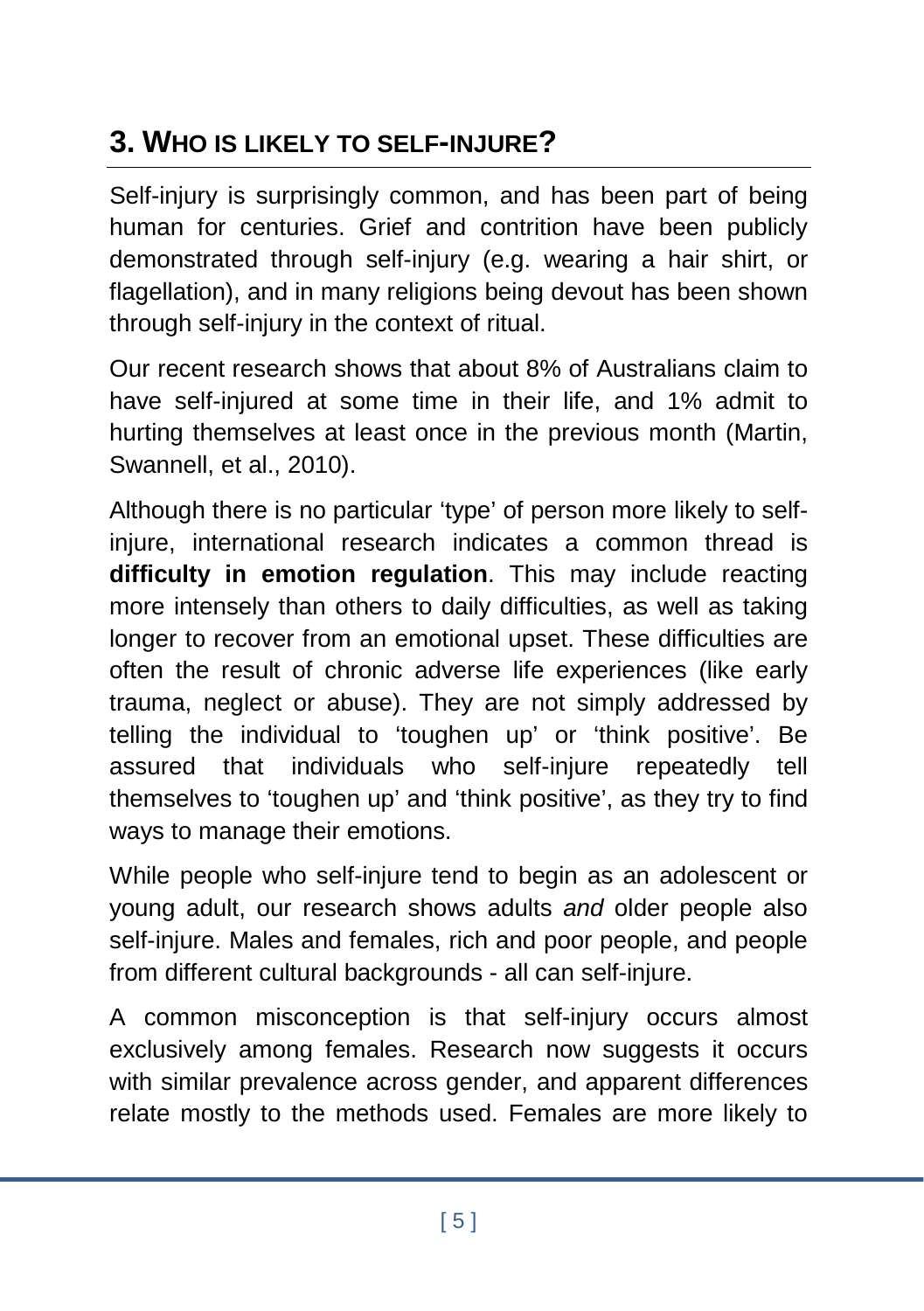cut and scratch; males are more likely to hit a part of themselves against a wall, or kick something – perhaps more easily explained away as 'an accident'.

Again, while many people assume self-injury occurs most commonly among adolescents, in fact prevalence is highest among 18 to 24 year olds.

An important fact is that **you don't have to have a mental illness to need to self-injure**. Despite this, the Royal Australian and New Zealand College of Psychiatrists has produced guidelines that identify *people and groups who may be at more risk*. The guidelines use the term 'self-harm', but are still helpful to us. Those more at risk include:

- *Those under stress or in crisis and those who have selfharmed before*
- *Those with mental disorders (e.g. anxiety, depression or schizophrenia)*
- *Those who misuse alcohol or other substances*
- *Those who have experienced childhood trauma or abuse*
- *Those who have a debilitating or chronic illness*

Risks themselves *do not cause* the problem. Rather, each one contributes to an increased possibility of self-injury occurring in the first place, or of self-injury being repeated. This leads us to the idea that if you are able to help someone sort out any problems that seem to be contributing to self-injury, then the selfinjury may not need to occur, or will happen less often.

Perhaps what is more important is to discover *what protects* people from needing to self-injure in the first place, or *what may reduce the likelihood* of self-injury or perhaps reduce the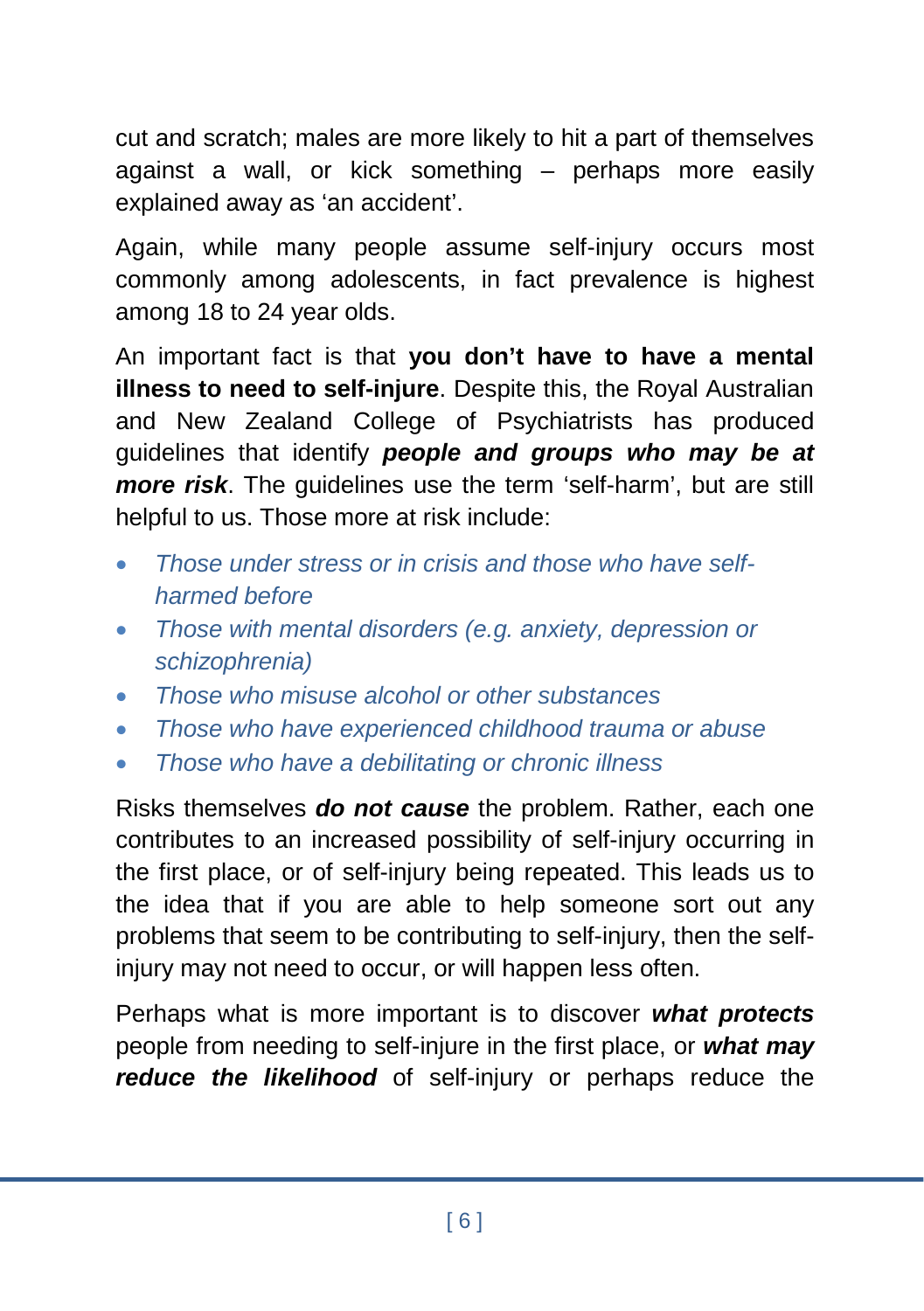likelihood of repetition or increasing severity. These **protective factors** include:

- *1. Availability of opportunities for support at critical turning points or major life transitions (like 'leaving school', 'moving interstate', or 'losing a parent')*
- *2. Generally supportive family and friends*
- *3. Physical wellbeing, good nutrition, sleep and exercise*
- *4. Secure, appropriate and safe accommodation*
- *5. Financial security*
- *6. Positive school (or work) climate*
- *7. Prosocial peers*
- *8. Problem-solving skills*
- *9. Optimism*
- *10. Meaningful daily activity*
- *11. Sense of control and self-efficacy*
- *12. Good coping skills*
- *13. Effective use of medication (when required/ prescribed).*

You may think that as a family doctor there is nothing you can do to facilitate development of protective factors or reduce risks for your patients. **However, do not underestimate your power to influence, or the authority of your role.** People have told us (and this is reflected in the research literature) that those working at the front line of health care, are critical to modifying, or lessening risks for patients in the future.

#### **Why?**

#### Because**:**

• *The problem of self-injury is just as real as a chest infection, recurrent migraine, or an anxiety attack;*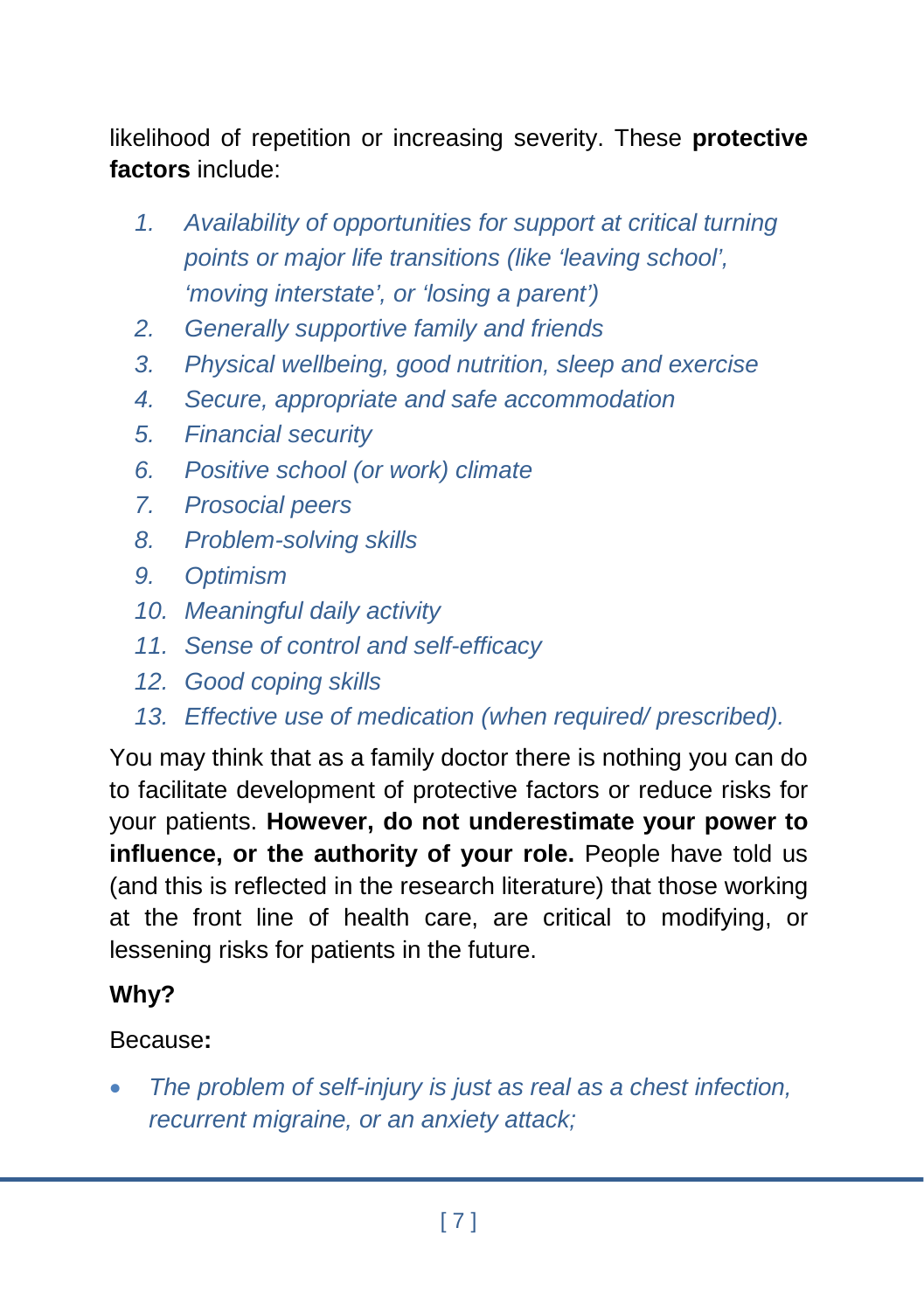- *Experiencing a crisis may be the turning point the person needs to realise they have a problem. Most self-harm, contrary to popular opinion, is not seen by health professionals. When it is, you have the critical opportunity to demonstrate to the person that they have a serious problem and there is help available;*
- *Self-injury often involves a vicious cycle. Part of that cycle involves guilt or other negative feelings that mount leading to the urge to self-injure. When patients seek emergency care for the results of their self-injury, they find it very easy to feel guilty for taking up your valuable time. You can minimise that guilt by conveying to them they have a right to care, and that you do not judge them; and*
- *If you treat patients badly, you reduce the likelihood they will seek help in the future.*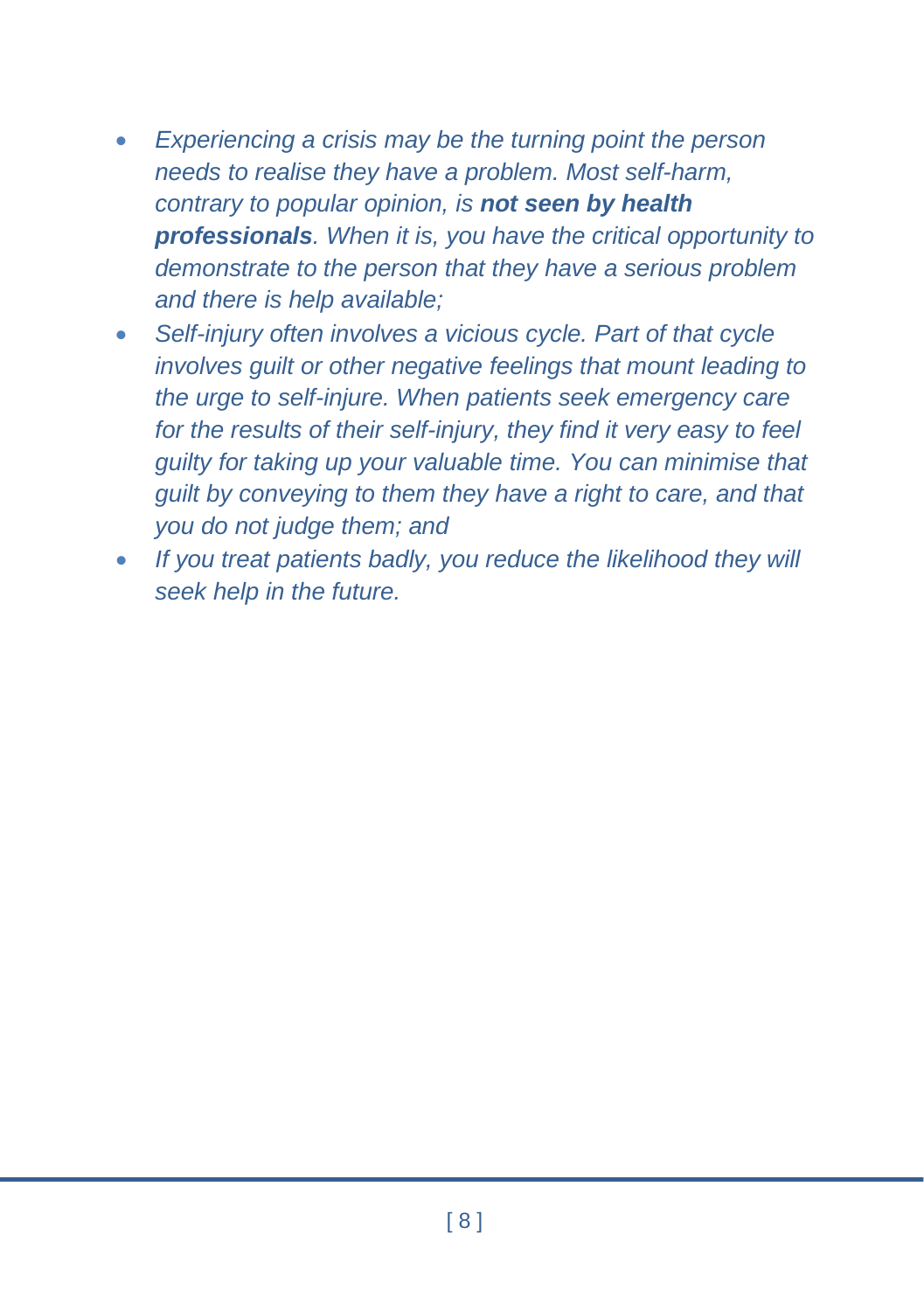## **4. WHY DO PEOPLE SELF-INJURE?**

Our research shows there are many reasons someone may selfinjure. These include:

- *Releasing unbearable mounting tension*
- *Relieving feelings of aloneness, alienation, hopelessness, or despair*
- *Combating desperate feelings or thoughts*
- *Discharging rage or anger*
- *Self-punishment – either because they felt bad inside and could not change the feeling, or in some way to purify the inner self*
- *Attempting to feel alive again; the external injury accompanied by pain brought them back to reality*
- *Regaining a sense of control over inner feelings or some sense of having 'lost it'*
- *Self-soothing; after the damage they find ways to look after the wounds, and therefore themselves*
- *Reconfirming personal boundaries and a sense of self*
- *Communicating with others; letting them know how bad they were feeling, but could not express in words*
- *Expressing conflict*
- *Bringing them 'back' from dissociative states: cutting or other actions can be grounding, bringing awareness to the physical body*

**Do not jump to conclusions.** Always ask the patient what best describes what they are going through.

We think the following model is helpful. The diagram describes how a person can get into a cycle of self-injury.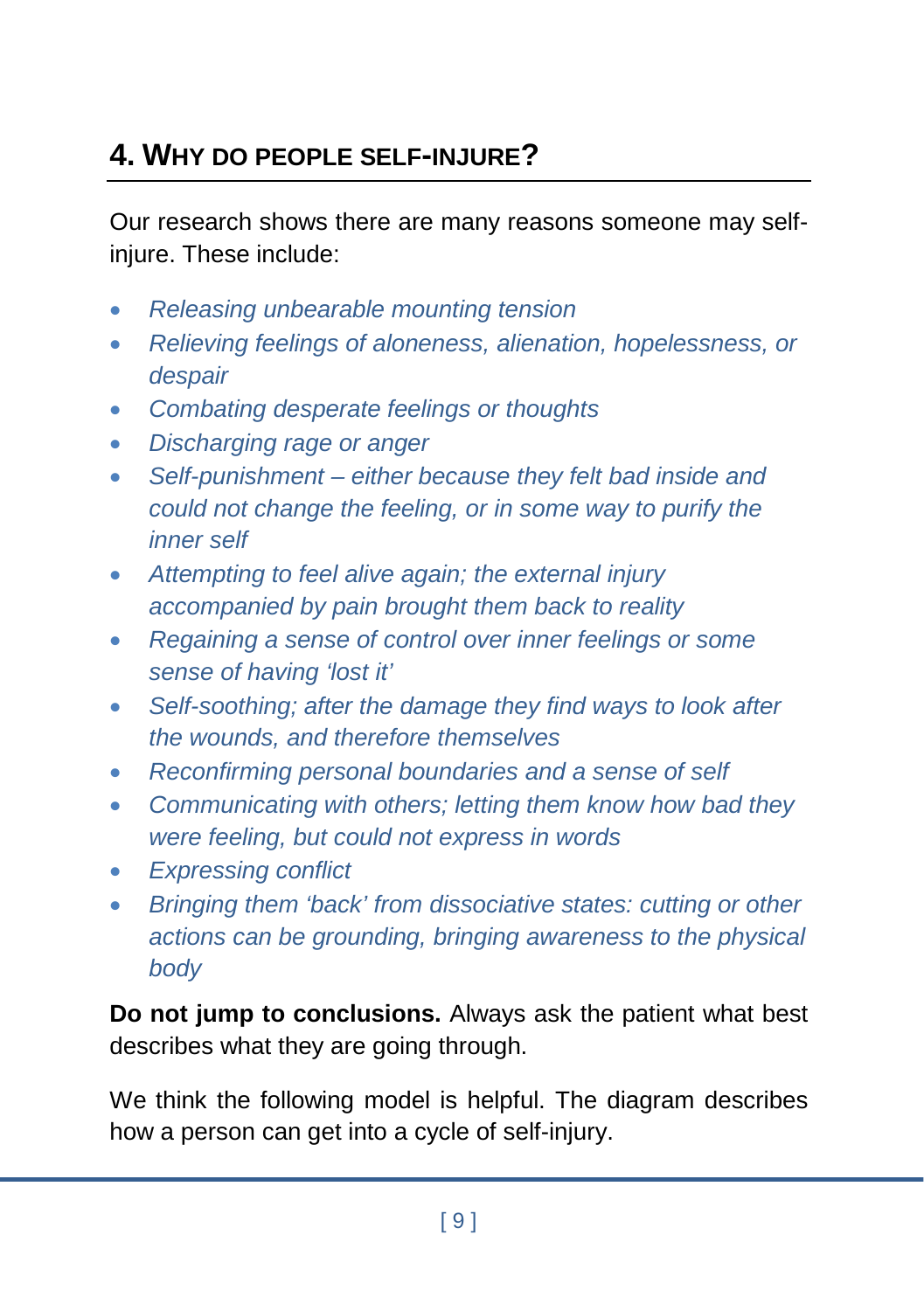Adapted from: Chapman, A.L., Gratz, K.L. & Brown, M.Z. (2006). Solving the puzzle of deliberate self-harm: The experiential avoidance model. *Behaviour Research and Therapy* 44, 371-394.



1. The cycle begins with a **STIMULUS OR TRIGGER**. This can be something stressful - like witnessing an accident, a conflict in a relationship, having an upsetting thought ('no one likes you'), or uncomfortable emotions (feeling you are about to have a panic attack). Often, the stimulus or trigger involves feelings of loss, rejection or abandonment.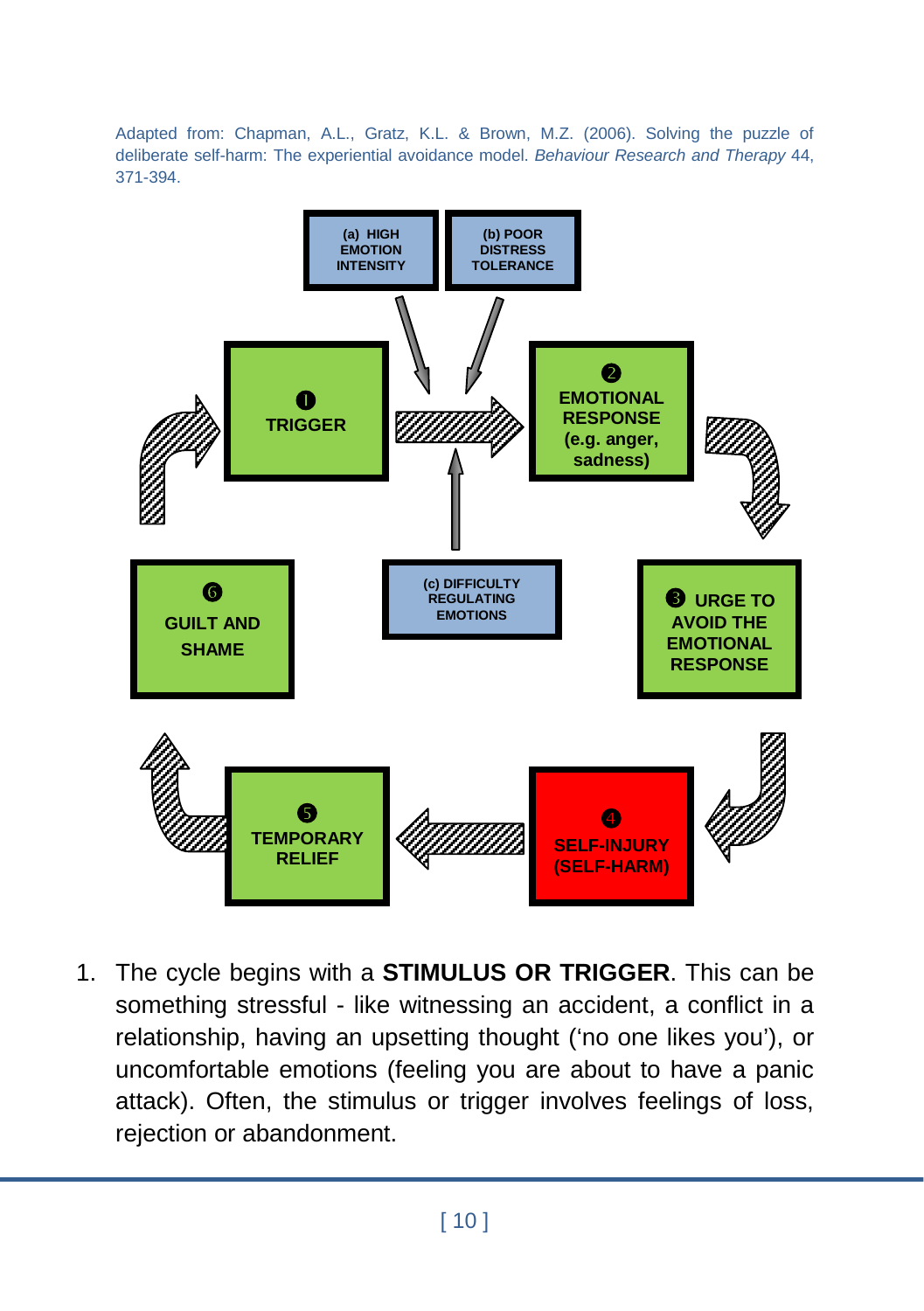2. The trigger leads to an intense, unbearable **EMOTIONAL RESPONSE** (anger, sadness, anxiety, shame, fear), which increases over time, or leads to psychological *numbness*.

People who self-injure:

- a. Are likely to have **HIGH EMOTION INTENSITY.**
- b. Find it difficult to *tolerate* uncomfortable emotions (they have **POOR DISTRESS TOLERANCE)**.
- c. Don't know what to do about emotions (they have **DIFFICULTY REGULATING EMOTIONS).**
- 3. This all leads to an **URGE TO AVOID THE EMOTIONAL RESPONSE**.
- 4. Other ways to reduce the emotional pain fail. Attempts may be made to avoid self-injuring, but once a critical level is reached the urge to **SELF-INJURE** becomes the 'only alternative'. If it has worked in the past, then it is likely the person will use it again.
- 5. Self-harming provides **TEMPORARY RELIEF** from intense and uncomfortable feelings. It is this relief that makes self-harming seemingly 'addictive', like a drug.
- 6. Relief does not last long, and within minutes or hours, feelings of **GUILT AND SHAME** usually appear. Other emotions may creep in, such as anger towards the self, or sadness about their situation. At this time the person may avoid others, or alternatively, may seek help. Sometimes the feelings of guilt and shame can even serve as the trigger or stimulus for another cycle of self-harm.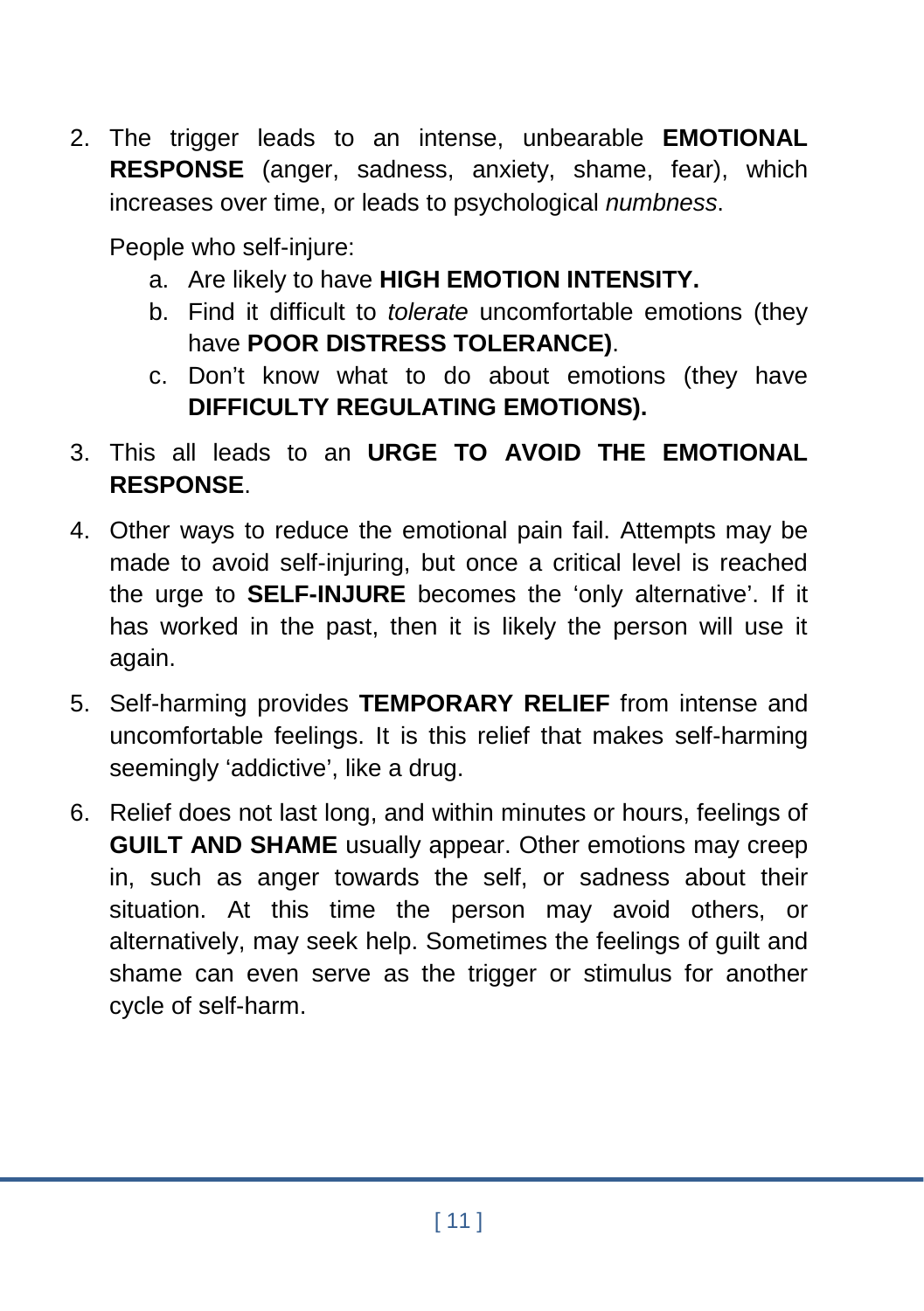#### **Why does self-injury emerge?**

A number of different theories have been proposed to help us better understand and explain self-injury. These include: Biological influences or differences in how the brain works; internal and often unconscious conflicts; old patterns of behaviours that we have learned over time; and influences in our social and cultural environment.

**Biological:** Psychological trauma from prior abuse, emotional neglect, or familial hostility and criticism, can affect the brain and the body in powerful, subtle and enduring ways. Research has shown that traumatic memories return to people vividly and with little warning, triggered by many unpredictable things. These memories can be just as frightening as the original event. Anxiety and inner tension are almost always the result. Like any anxiety, people feel a need to minimise it  $-$  ideally through relaxation, diversion or exercise, but sometimes through comfort eating, drinking, or smoking and, yes, through deliberate injury to the body. Self-injury triggers an endorphin surge that temporarily calms, or numbs feelings.

Traumatised people can also develop a sensitised biology – alert to even the slightest triggers in the environment, and with a heightened response to stress. Because it occurs more frequently, understandably they find it difficult to keep finding ways to manage.

Change is possible by expanding anxiety reduction strategies, learning to avoid triggers, delaying urges to self-injure, and resolving earlier traumas.

**Psychodynamic:** Vulnerable individuals who have had rough times in their early days may experience a new situation according to an old family pattern or personal experience. They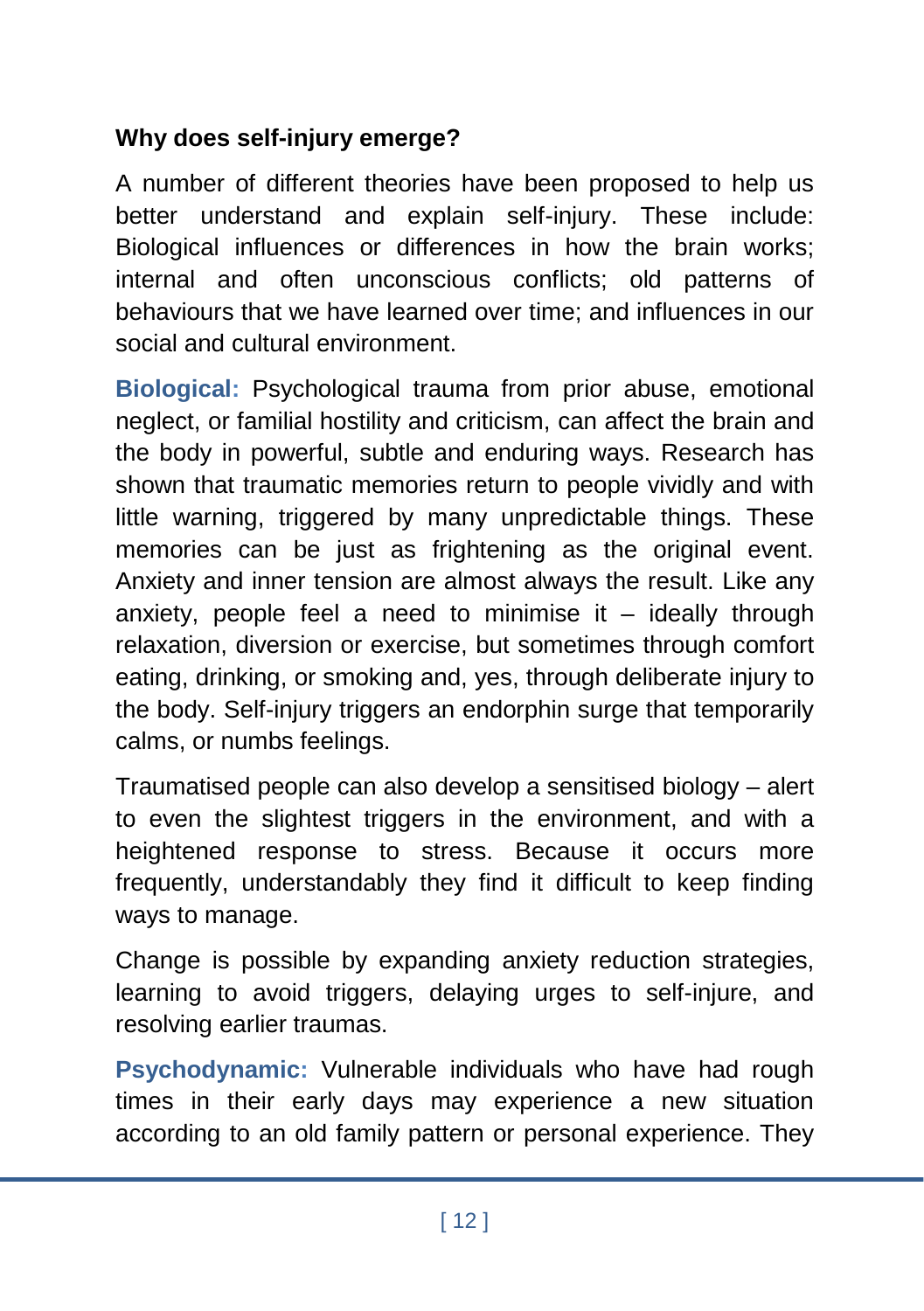may unconsciously seek to relive the original problem or relationship and react as they did in the past. Hidden old tensions in the mind and old patterns of behaviour can be difficult to identify, difficult to bear and difficult to sort out. They may use coping mechanisms that are not even fully understood, because they are sub-conscious. Turning anger inward (rather than expressing it appropriately outward) is an example.

These 'vulnerable' individuals may have an increased need for selfsoothing to calm down. Sometimes (often initially by accident) self-injury can become a self-soothing mechanism. Change is focused on raising awareness about these old internal conflicts and patterns, and



finding relief and comfort in safer, less destructive ways.

**Behavioural**: An alternative explanation is that self-injury becomes a learned behaviour and escalates into a habit. This suggests possible methods leading to change - replacing selfinjury with less destructive habits, and reinforcing healthier habits for coping both emotionally and practically. The changes are made slowly, bit by bit.

**Social and Cultural:** Self-injury may be more common in marginalised and oppressed people and cultural groups, those who may not have a voice, or who have difficulty making their voice heard. Change in this case is focused at a different level on cultivating a more just society, facilitating release of anger and grief associated with disempowerment, and enabling the person to build, or rebuild, effective strategies through affirmative social action.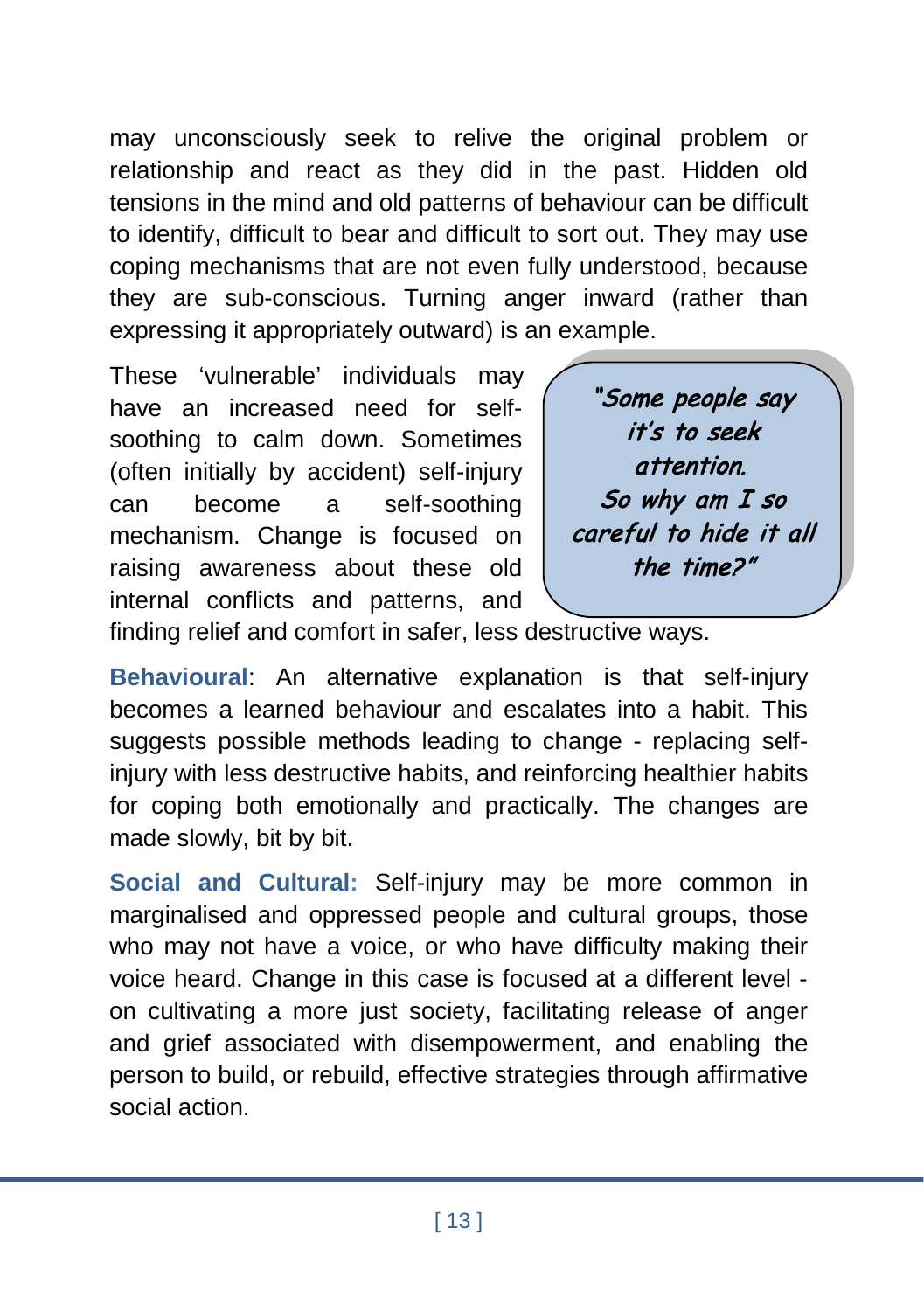Matthew Nock, an accomplished researcher of self-injury, has developed an integrated theoretical model of the development and maintenance of self-injury, which may help if you want to know more (Nock, M., 2009).

As a family doctor, you can help a self-injurer by:

- *Appreciating there are reasons why self-injury has become part of this patient's life (even if you can't yet understand them);*
- *Accepting self-injury may have become the patient's only choice (at this time) to contain their emotion and avoid becoming overwhelmed;*
- *Accepting ingrained habits cannot simply be told to go away, and they do not change overnight;*
- *Avoiding becoming resentful and frustrated to the point of ignoring them; and*
- *Dealing with your own irritation so that you do not further inflame the situation, increasing their anger, sadness and feelings of alienation and rejection.*

It is vital in this context to understand that *it is not the person who is the problem*. *The behaviour is the problem* (in this case, self-injury); it is damaging, repetitious and distressing to everyone concerned - including the patient.

Perhaps the best way to understand the experience of selfinjurers is to *listen to what they have told us*:

- *Many really don't know why they self-injure;*
- *They hide while self-injuring, doing it somewhere private or at a time of day where they feel they will be less likely to be discovered;*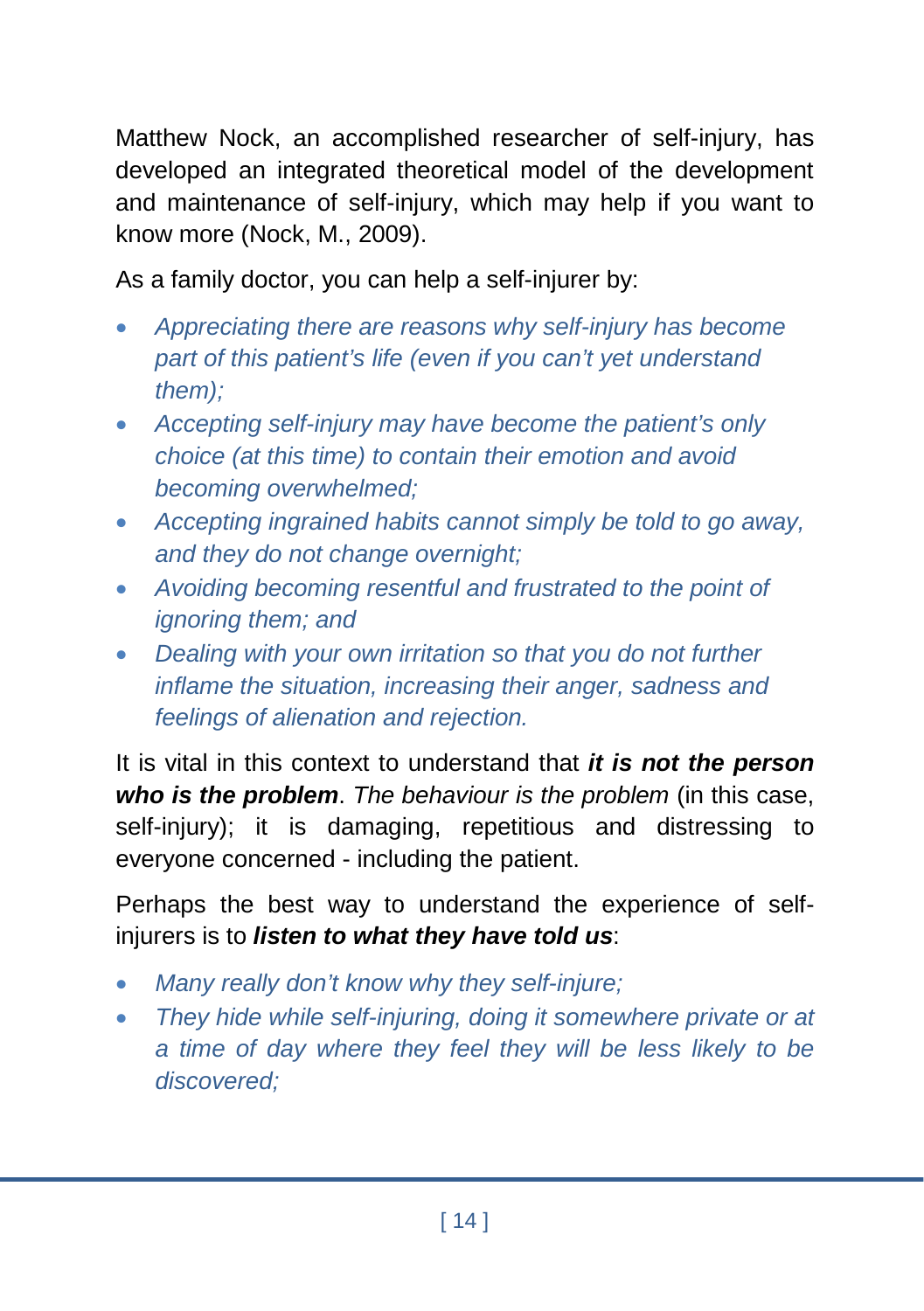- *They say it is an impulsive act; some talk about having a ritualised way of doing it;*
- *They feel really bad in some way before the act of self-injury (e.g. depressed, stressed, angry, memories of trauma), with 'everything building up';*
- Some talk about feeling no physical pain during the act of *self-injury, while others tell us they need to feel the physical pain 'to make all the bad stuff go away';*
- *Some feel good while cutting, some don't;*
- *Some say the sight of their own blood makes them 'feel real', where they had felt like they were 'not part of life';*
- Some are not able to describe the experience, as if they have *'switched off' (dissociated) during the act;*
- *Some feel immediate release or relief after self-injury, but many also talk about feeling ashamed, or even frightened; and*
- Most cover up their self-injury scars/wounds (e.g. long *sleeves in summer, lots of bracelets) so as not to draw attention to the solution they feel they have to use.*

Every person we have talked to agrees that self-injury is '*not about seeking attention*'.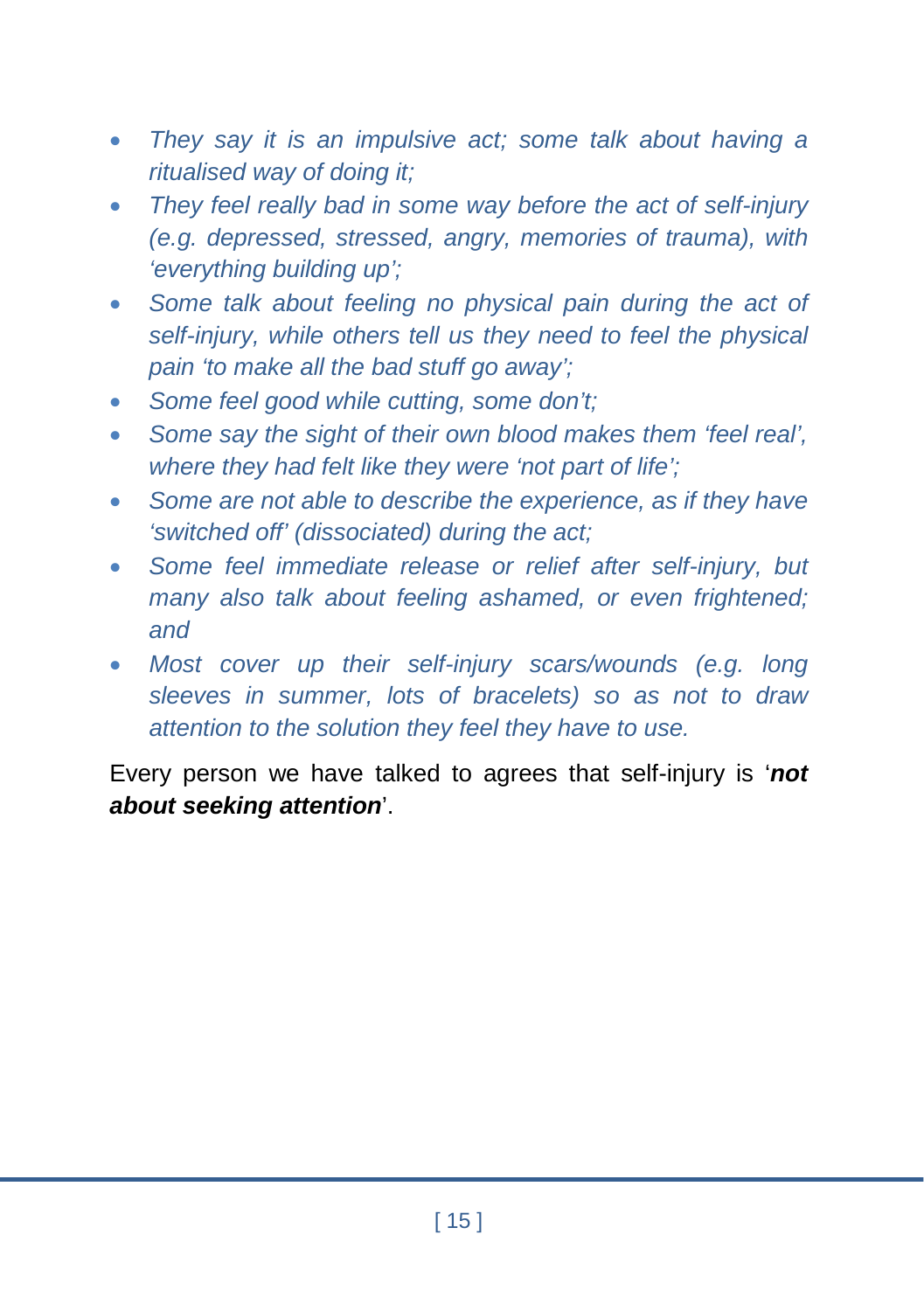

*"It was an accident that I started. There was this other girl, and she was hurting herself. Her problems and feelings seemed just like mine, and nothing else had worked. So…"*

*"Sometimes I get so angry, I just need to hit something; the pain over the next few days seems to help me focus on stuff…"*

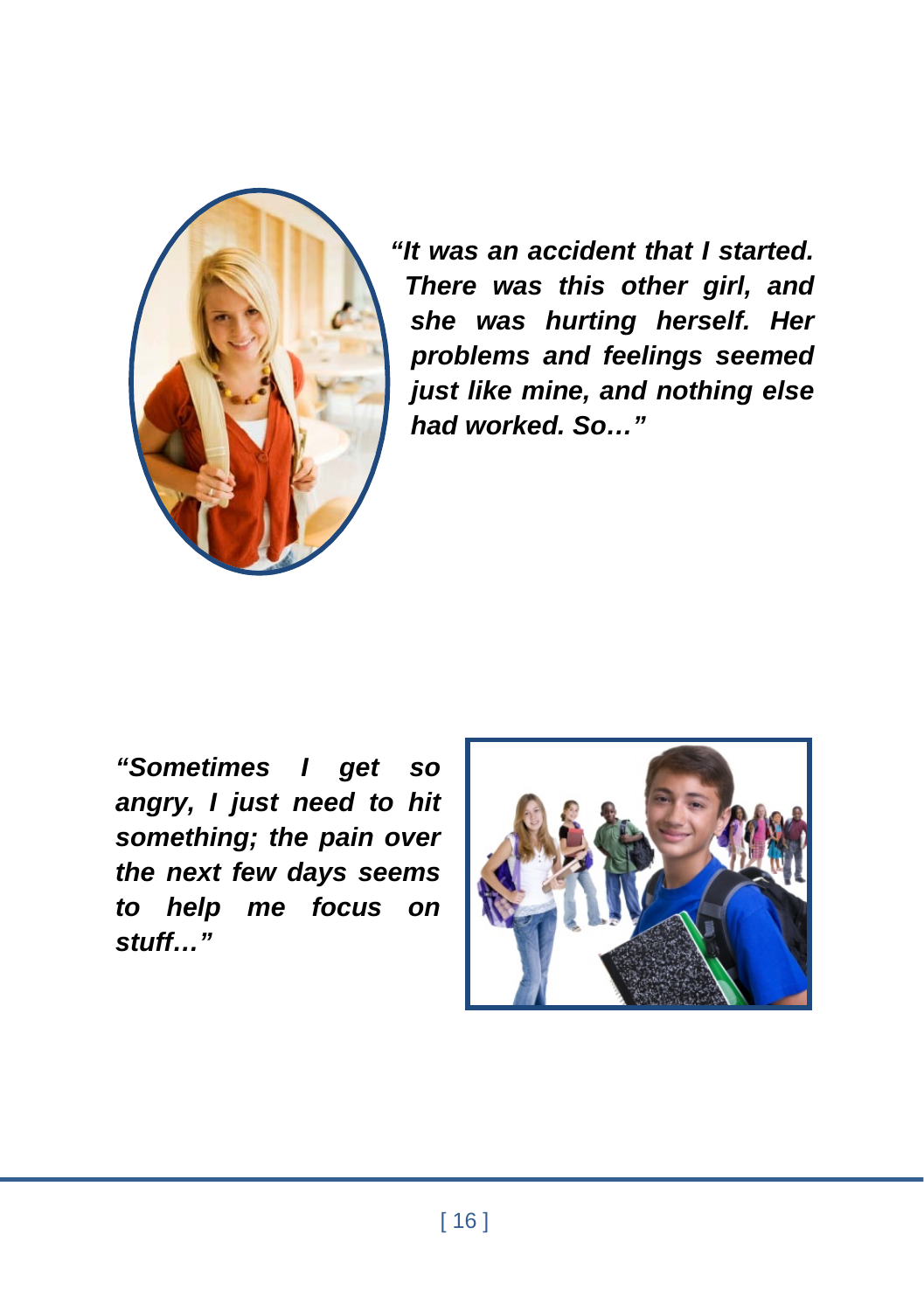## **5. UNDERSTANDING CHANGE**

We know that, as a family doctor, you have major constraints on the time for each patient you see, and tend to be action-oriented. This is what you have been trained to do – make an accurate diagnosis as quickly as possible, and then act to change the situation for the better. You are changing people's lives every time you provide care.

We accept it may be frustrating when you attempt to provide care for a patient who doesn't seem to share your need for rapid change, or your belief that change is easy. People who selfinjure may not yet be ready to take action to change their lives; they may be terrified of being left with no method of controlling or containing their emotions. And they may have some understanding that a 'quick fix' solution will only be temporary in the absence of deeper change in their coping with past trauma.

But if you take a few moments to reflect on the idea that change is a process, and you have to begin somewhere; then perhaps taking tiny steps over a series of consultations will build to substantial change. There are many things that you can do to help a patient get started – even in an 8-12 minute consultation.

Part of change is the 'readiness' for change. Let us a consider a useful model.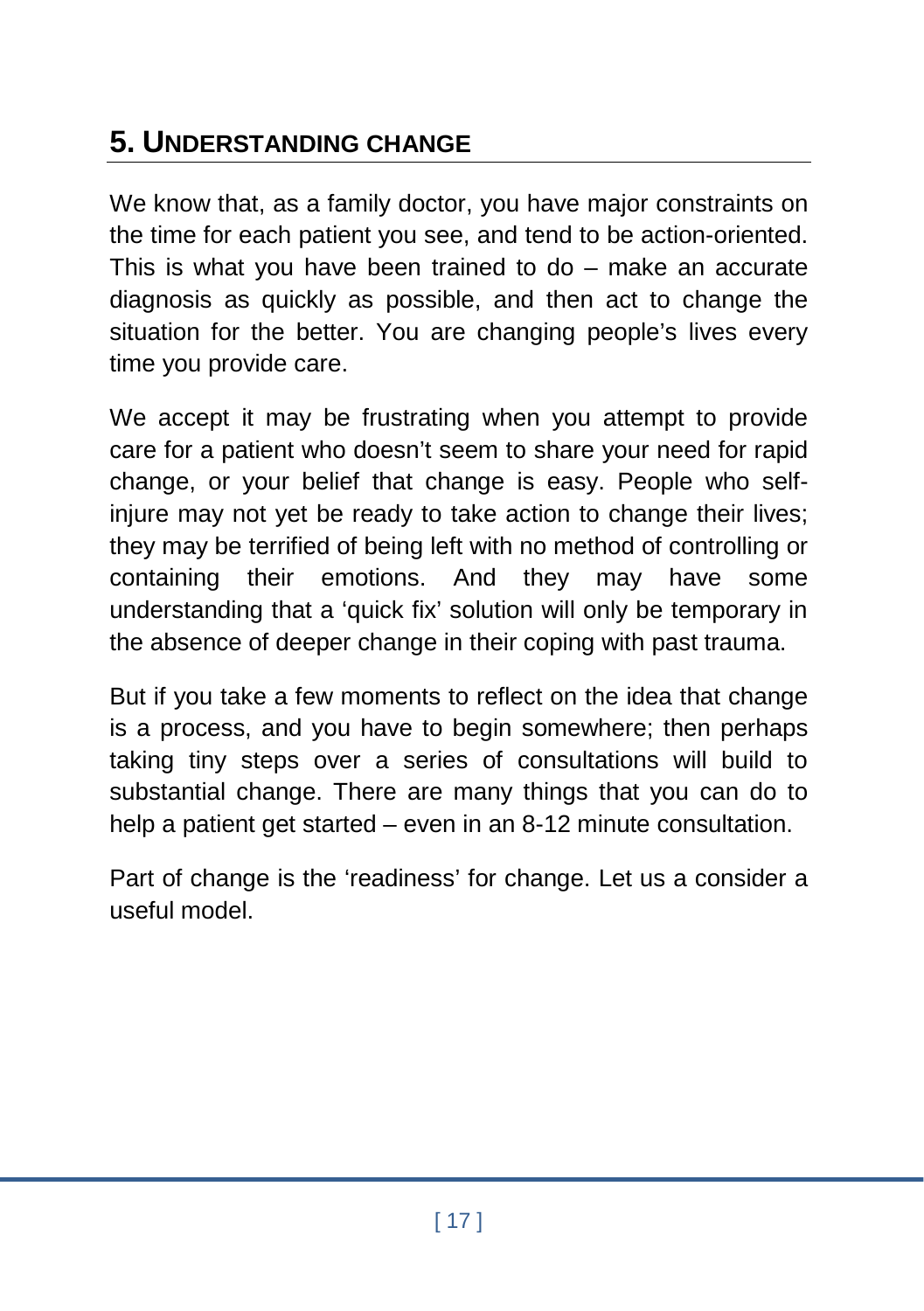

A model of the change process looks like this.

Patients you see could be anywhere on this continuum. Your assessment of where they are at will help you to focus on the kind of support strategies you offer.

In the **Precontemplation** stage, the person does not consider the self-injurious behaviour problematic, so they will not have

From Prochaska et al.; 1992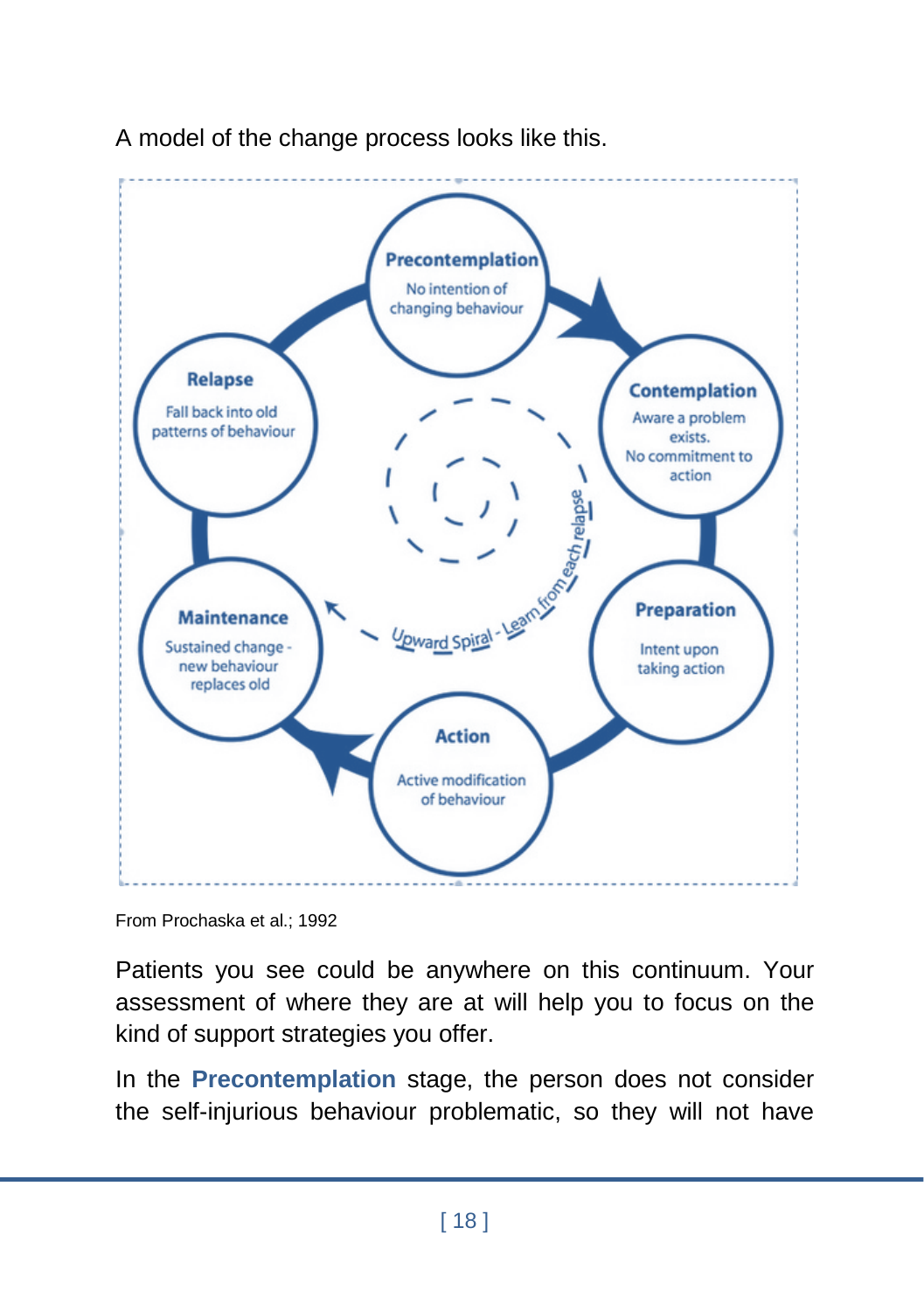even considered stopping, and may resent any suggestion to stop. The most helpful conversation you can have is about possible consequences of self-injury. One issue relates to using clean tools to cut, and cleansing the skin afterward. Your patient may come up with their own set of negative consequences, which allows you to begin to discuss those. Remember to be validating and accepting as far as you can. It may also be helpful to provide written information (like our 'Guide for Young People' for them to take away, or download) to 'plant the seeds of change'. If you come up with specific strategies for change too early, they may be defensive and simply reject them (and you).

In the **Contemplation** stage, the patient is aware of the negative consequences of self-injury, but is yet to commit to change. Perhaps they wish to change, but don't feel strong enough or skilled enough. With gentle coaxing, they might be willing to accept a referral to a counsellor or psychologist who can strengthen their resolve and give them new skills.

In the **Preparation** stage, the patient has made a commitment to make changes. They may say: *"I've got to do something about this - this is serious. Something has to change. What can I do?"*  They will be more receptive to information, suggestions and strategies you offer, including your making contact with family members, or a therapy service to set up counselling sessions.

In the **Action** stage the patient is actively involved in taking steps to change their behaviour; but lapsing and re-engaging in selfinjury is common. Your words of motivation and hope in the context of being 'non-judgmental', will be very important and confirm their resolve.

In the **Maintenance** stage, the patient has spent some time successfully avoiding self-injury, through making significant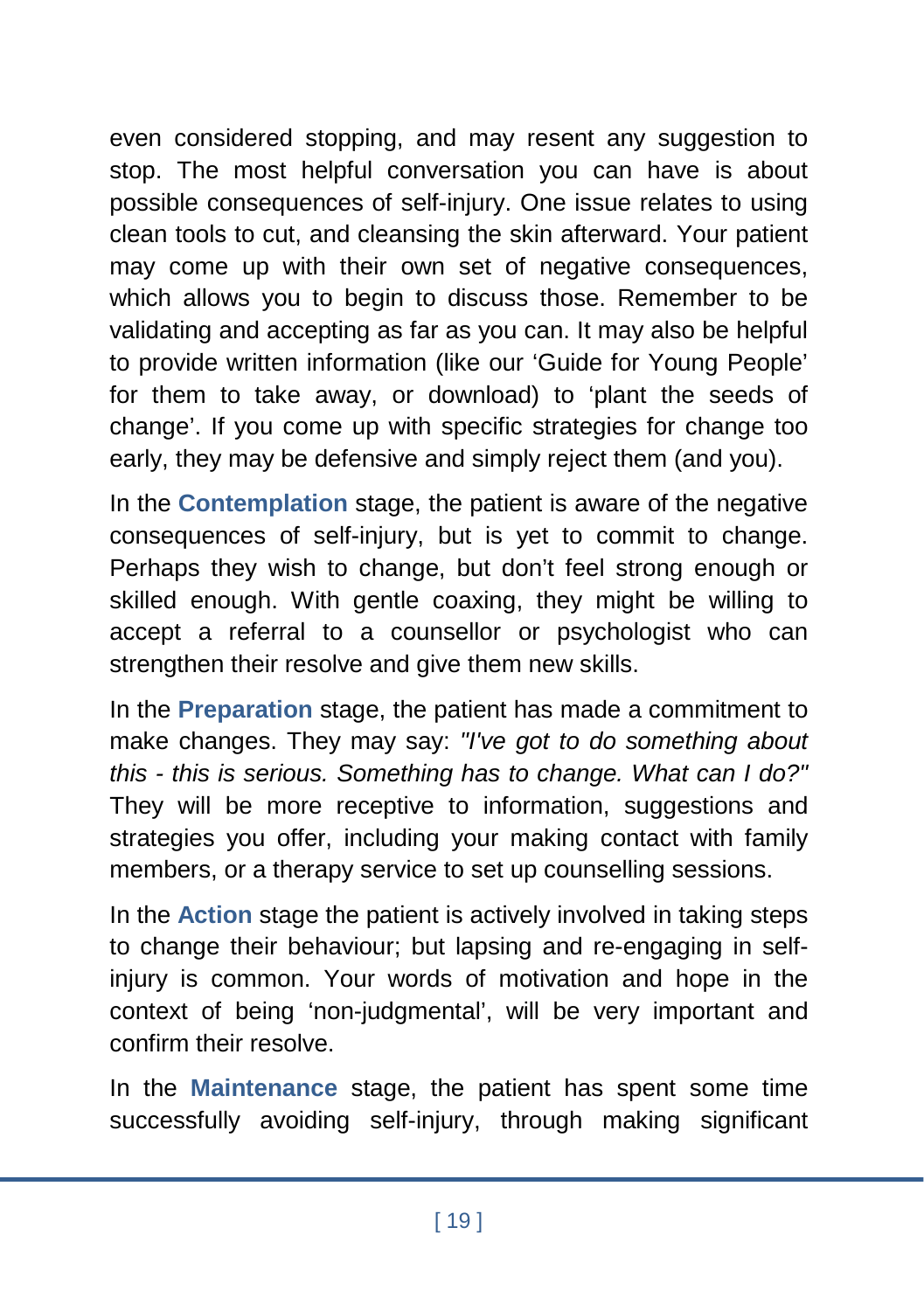changes in their lives, acquiring new skills, anticipating situations which could trigger a relapse, and preparing coping strategies in advance. If a patient presents to you after a period of time like this, your role is to help them see the episode as a temporary setback. How you respond to a patient in this stage could be the difference between them getting back on track, versus falling into a full relapse of continuing self-injurious behaviour.

#### **Supporting your patient to maintain positive self-talk at this time is very important.**

**Relapse.** Along the way to permanent behaviour change, most people experience relapse, sometimes more than once. In fact, it is much more common to have at least one relapse than not. There may be feelings of hopelessness and worthlessness, and your role is to remain optimistic for your patients and help to get them back on track.

So you see, at any stage in the process, (even within the constraints on your consultation time) there *are* things you can do to motivate, support, educate, and care for a patient without feeling helpless. But you *do* have to believe you can do this...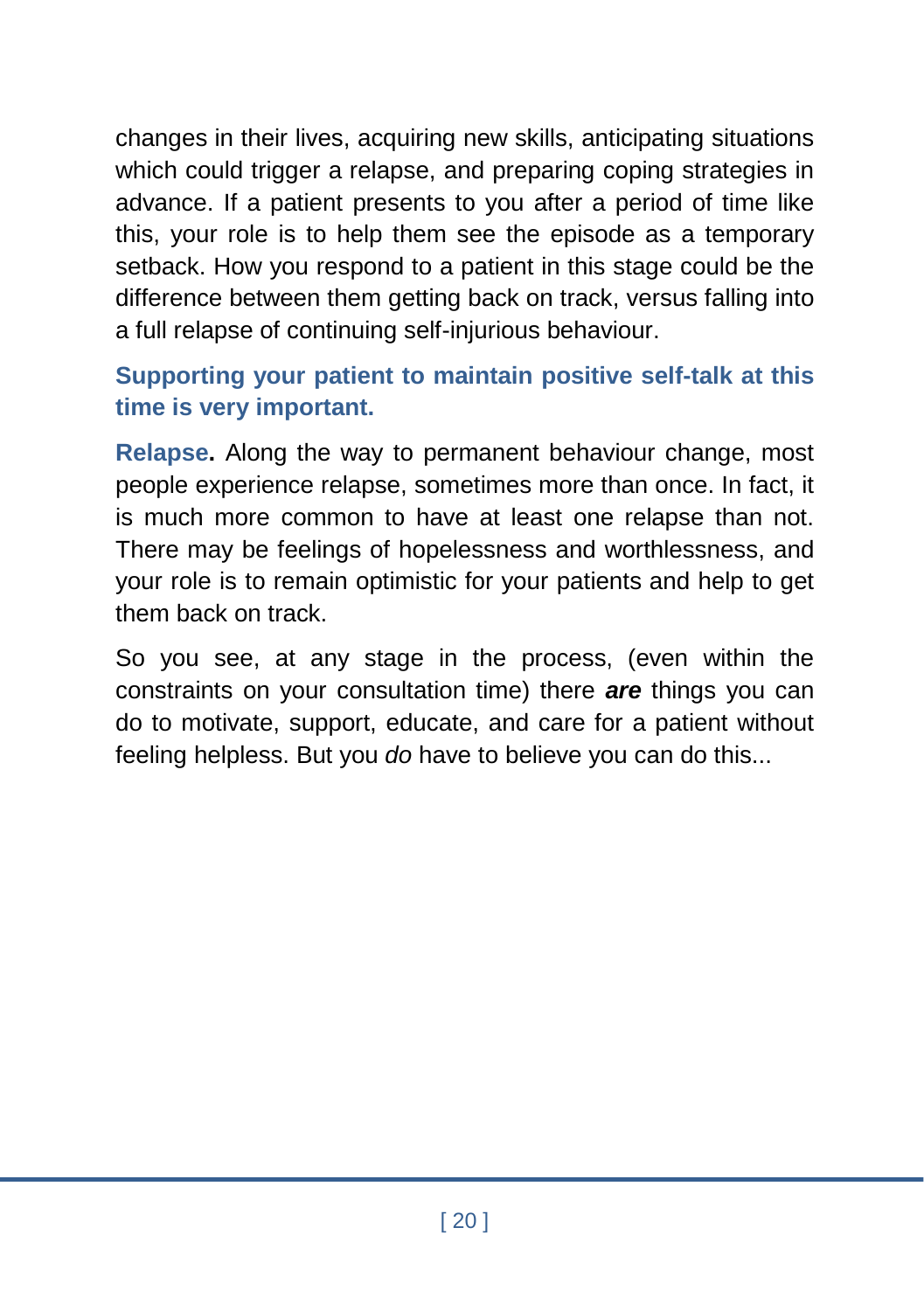## **6. ABC PROVIDING EMERGENCY SUPPORT**

You are fully trained in, and very familiar with, the ABC of physical life support (Maintain **A**irway, **B**reathing, **C**irculation). Even if you don't feel able to do psychotherapy of any sort, it should be easy for you to step across into learning and using a very similar framework for mental health problems, in this context of self-injury (Kanel, 2007).

- **A ATTEND** to the person, so they feel listened to
- **B BREAK DOWN GOALS** into manageable parts
- **C** Focus on possible **COPING** mechanisms.

There are many ways that you can implement this, and they do not need to be lengthy or time-consuming, just part of your daily, respectful, high quality care.

Some of these ideas may depend on which stage of change your patient is in. Use your judgment.

- (A) Separate your professional role from any personal values you may hold, or adverse feelings in you brought on by the self-injury, so that you can care for this patient just as you might care for anyone else;
- (A) Address the person by name, remembering they are already likely to feel 'undeserving' and of little worth (selfinjury does not mean they are attention-seeking or stupid);
- (A) Attend to the injuries respectfully, gently, and immediately. If you hand this part over to your practice nurse, ensure they tend to the injuries respectfully, gently, and immediately (and have read this guide);
- (A) Let your patient express their story and their feelings in their own way.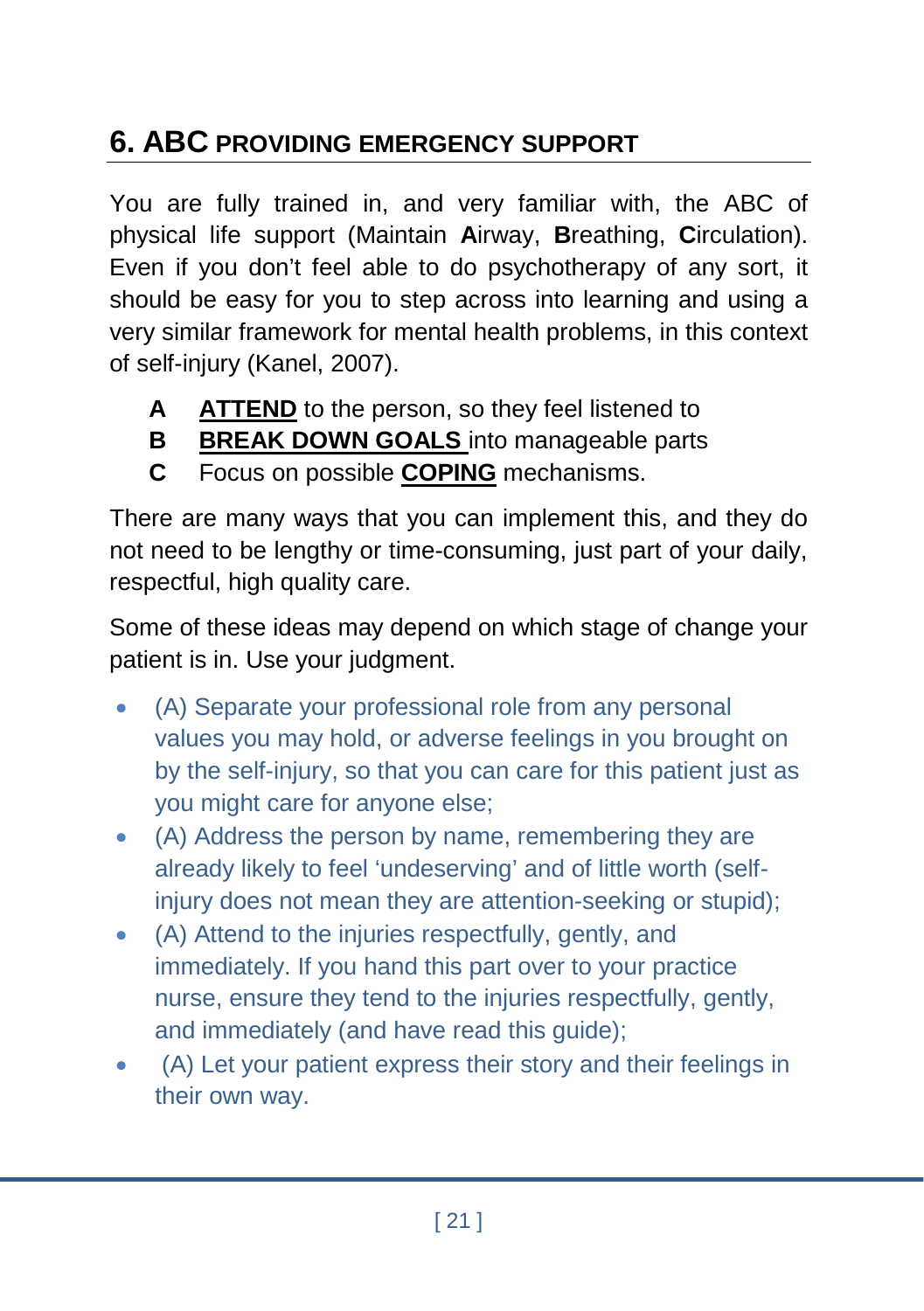- (B) Ask about the range of solutions they have tried so far (remembering that their current solution to problems may be the best they can manage at this time);
- (B) Ask them how you can be most helpful to them right now. (This gives the person a little power in the situation, giving them voice);
- (B) Ask them to be specific about their plans for when they leave your surgery.
- (C) Check out who is available to provide genuine support for them, once their injuries are sorted out;
- (C) Think about the change process. Where do you think your patient is at? If you think they are ready, you could gently plant the seed of change, by asking if they are aware of support services for this issue, and if they would like you to provide a referral;
- (C) Check out whether they have been attending a counsellor, and how they have been helped so far;
- (C) Ask whether they have accessed online services, or read any booklets to explain and help change self-injury.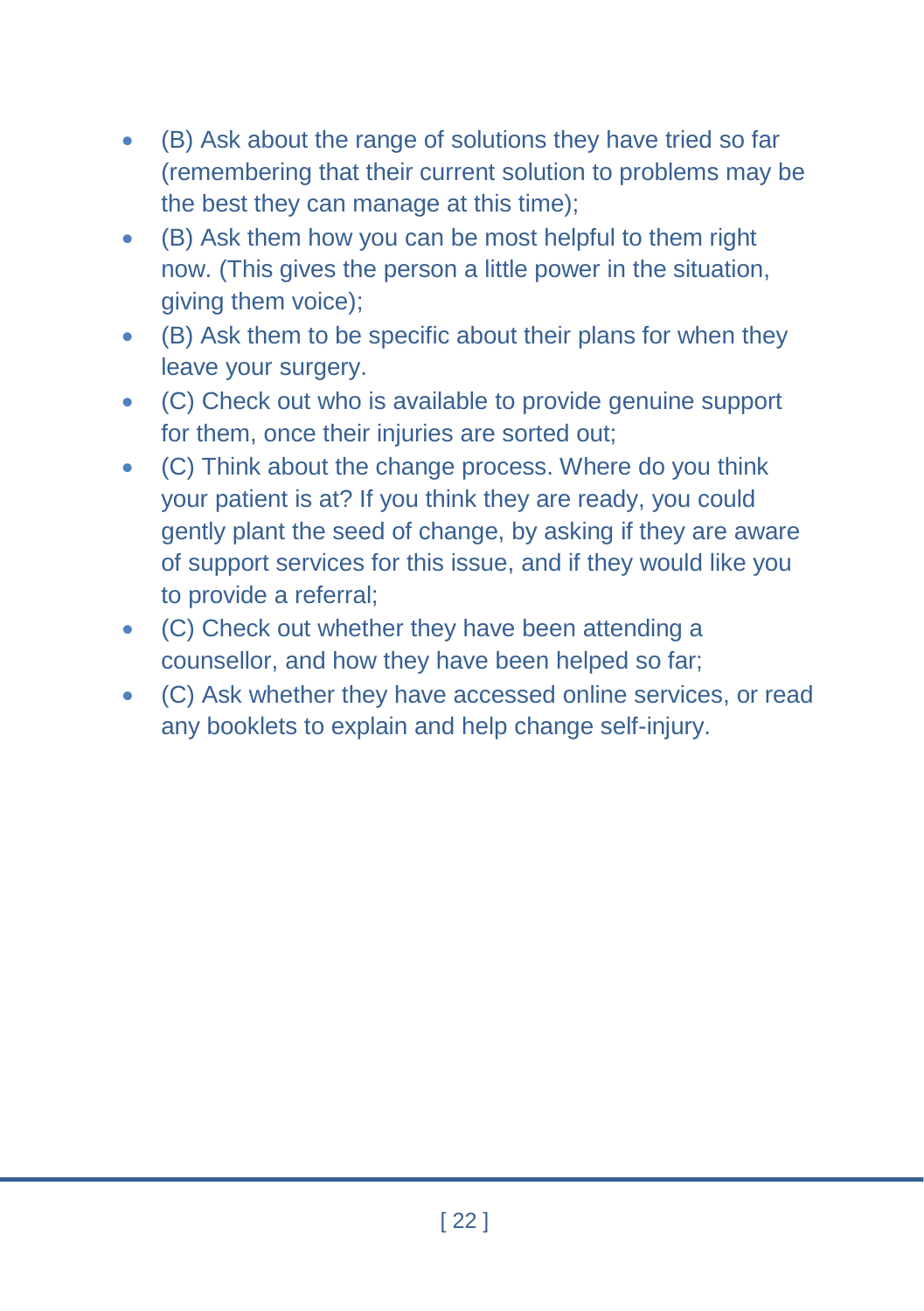## **7. IF YOU HAVE ESTABLISHED RAPPORT, MOVE ON TO ASKING SOLUTION-FOCUSED QUESTIONS**

When confronted by self-injury, it is easy to get overwhelmed and just want to focus on the problem and get rid of the patient as soon as possible. But the self-injury is not the whole person. Everyone may be obsessed by the problem at this point, but beginning to think about possible solutions 'down the track' may be helpful (and may stop you from feeling 'helpless').

Your patient may not yet be ready to talk about change; and that is ok! Simply by you conveying acceptance, you may have interrupted their cyclical pattern of guilt-urge-harm, and change actually may be occurring. At this point, you do not *have* to continue, you do not *have* to push for change.

**But,** if they are willing to talk, and you can manage the time (and your own feelings), don't be afraid to help them focus away from the presenting problem and on to the future by asking:

- *"When self-injury is not in the picture so much, what is your life like? Tell me about what you are able to do at work, school, with friends and family?"* You are defocusing on the self-injury, and talking this way may begin to help your patient imagine a brighter future.
- *"If you were to wake up tomorrow and the urge to self-injure was no longer there, what do you imagine you would be doing, thinking, feeling?"* Having a conversation about an imagined future can help to make it feel real and possible.
- *"Who do you think would be most pleased that you had been able to stop self-injury?"* This begins to look for people who may add *their* support to helping your patient cease selfinjury.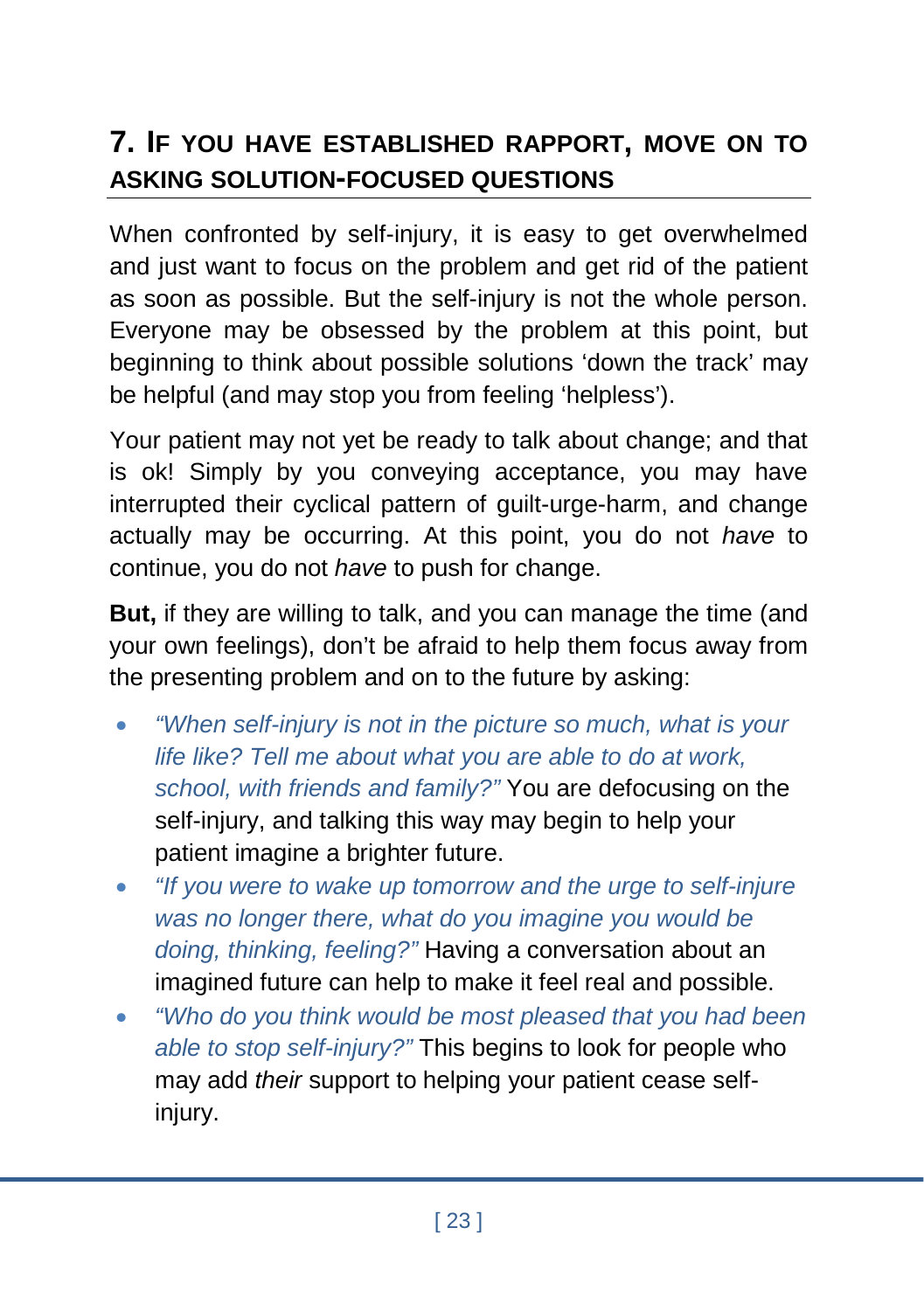- *"What is one thing that you could do differently from now on?"* Helping the person to plan just one little change in their life, could have a ripple effect to help this episode become a turning-point.
- *"What are you really good at? What makes you feel really good when you can manage to do it?"* These kinds of questions are often a surprise to someone who is in turmoil, and the answers can sometimes be just as surprising, reminding them they do have a place in life. Be prepared for the patient to say *'nothing!'*, but continue to coax a response out of them – everyone has something they are good at or feel good doing!
- *"When you stop self-injury, what kinds of things will you be able to do? What plans do you have?"* It is common at this point to get very negative answers – *"I don't see any future." "I will never be able to get a job." "Can't see anyone ever loving me, with all these scars."* **Just accept the answers, don't denigrate the responses**, but you can say something like: *"You may feel like that now, but over time, most people find a way to stop self-injury. There is really good research supporting that."* (Rotolone & Martin, 2012; Andrews et al., 2013; Caltabiano & Martin, 2014).
- If the negativity continues, or you feel overwhelmed by it, trust your gut feeling, and check through your suicide risk checklist to reassess. If there is a need, call in a mental health professional to support the process.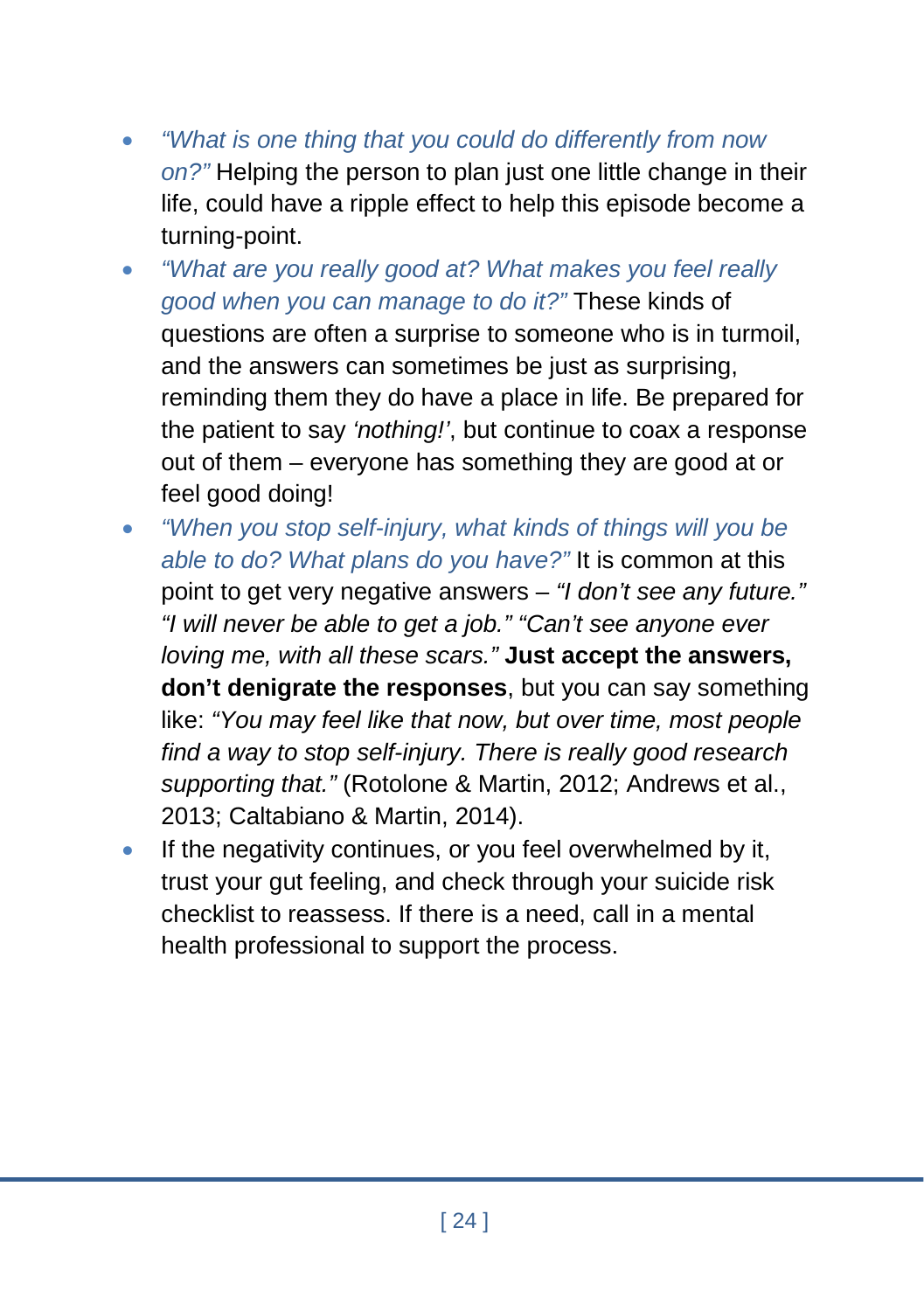## **8. ADVICE YOU CAN PROVIDE TO FAMILY MEMBERS AND CARERS**

Self-injury can be difficult to understand when you are a parent, family member or friend, and emotionally attached to a person who is hurting themselves. Remember, during times of high pressure, people may not remember much of what you tell them. Keep information simple. Follow it up with a brochure or card, or a relevant booklet (see our Guide for Parents and Families). The following strategies may help you to advise family members. Explain they could:

- *'Listen rather than talk'. Get them to say to the person, "I am here to listen. Talking things through may help to release the tensions and stress that you could be holding inside."*
- *'Simply sit with the person', in silence if need be. Being there, showing you are prepared to give them time, space and concern is a way to demonstrate care.*
- *'Let them express their feelings'. Sometimes it is blowing off steam; sometimes there are serious things to be angry about. 'Getting it off their chest' will be helpful.*
- *'Offer to talk openly and honestly'. Don't hold back or pretend you have not noticed. Choose the right moment, when you yourself are feeling calm.*
- *'Explore why they believe they have hurt themselves' so you can ensure any problems are dealt with.*
- *'Offer to go with them' to talk to a counsellor; it just may help them to take that first step.*
- *'Share the resources at the end of this book'.*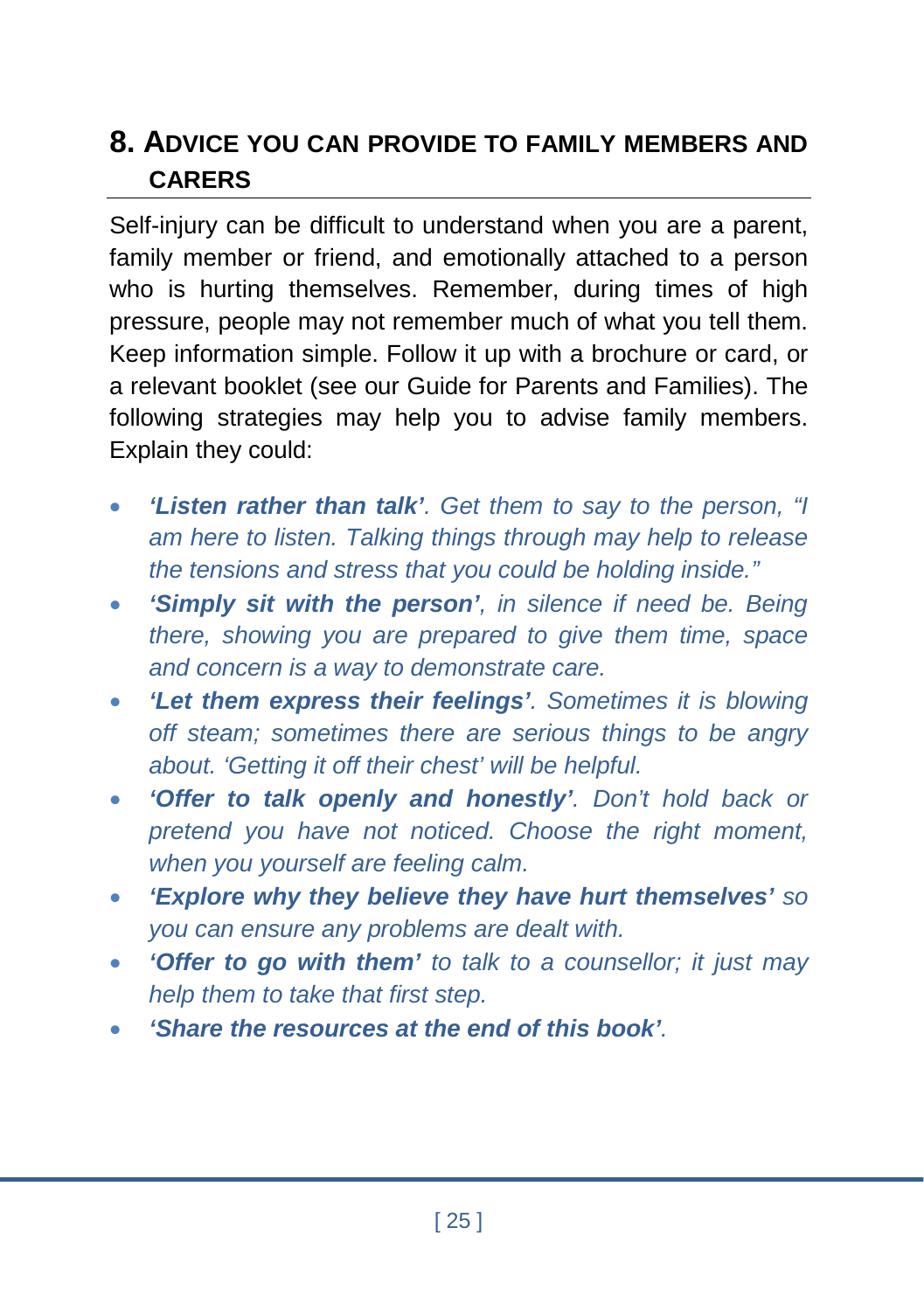## **9. A NOTE ABOUT SELF-INJURY AND SUICIDE**

When we spoke to people who self-injure, what was really important to understand was that many of them talked about selfinjury *actually keeping them alive* and reducing their wish to suicide; in other words self-injury became a coping mechanism. They resented responses from professionals who assumed they were suicidal, when they were 'just self-injuring' to release or manage feelings.

So, *individual self-injurious episodes are usually not based in suicidal thoughts or feelings*. However, many self-injurers have reported feeling 'life is not worth living', and some *have* had feelings of wanting to die. This seems to be more in the longer term, when background problems have not been able to be solved.

Despite the distinction we draw between self-injury and self-harm (which includes a suicide attempt), it is possible the risk of subsequent suicide is higher among people who self-injure and require emergency medical care compared with people who selfinjure but do not require emergency medical care. Research shows that people who attend emergency departments for 'selfharm' are five times more likely to complete suicide within the subsequent 10 years compared with people who attend emergency departments for other complaints (Crandall et al., 2006).

As a Family Doctor, you may be the professional in the best place to follow your patients over time, and provide best practice care, while also monitoring risks over time.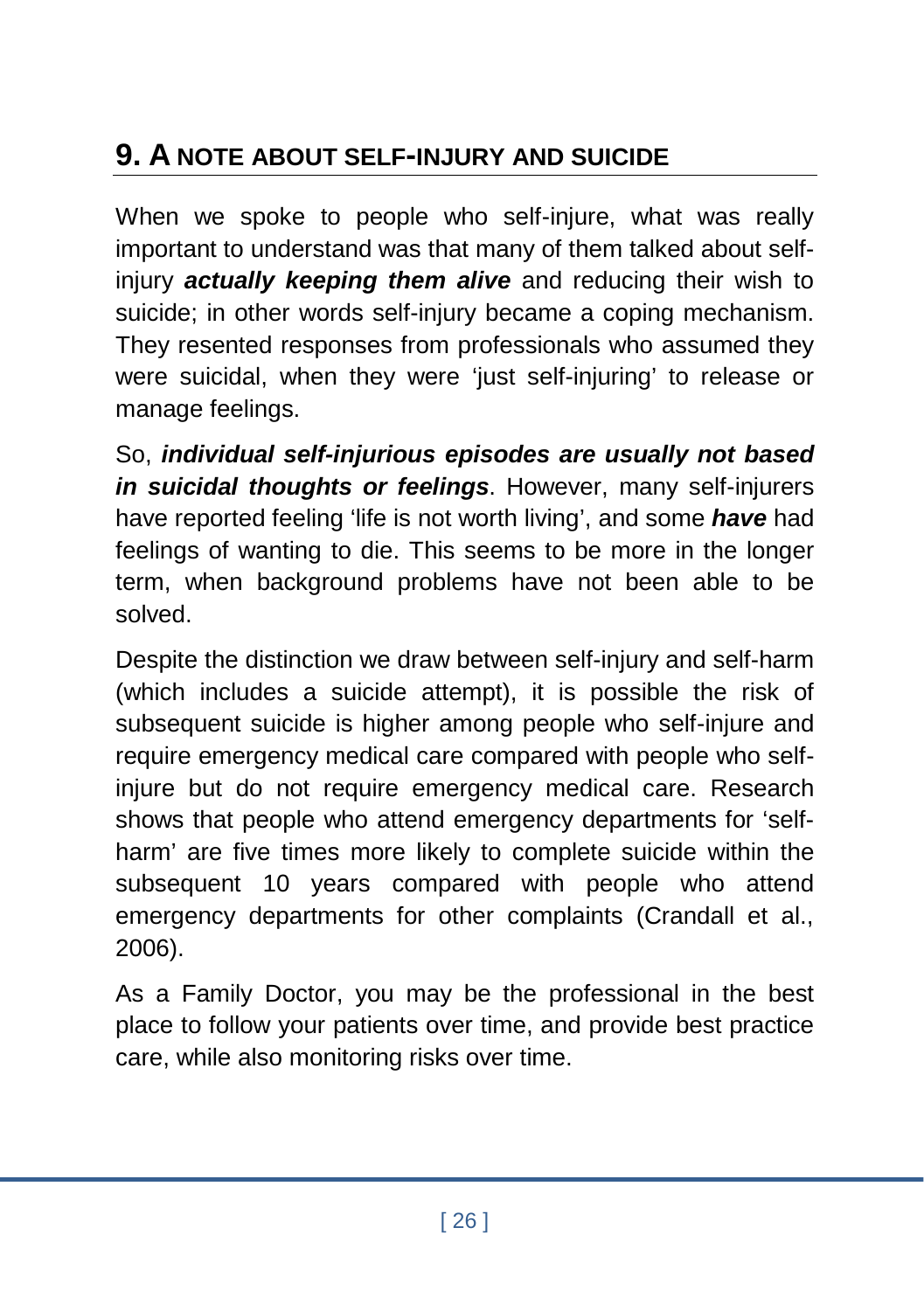## **10. ONGOING HELP**

**"It is perfectly acceptable to shop around and eventually find someone who is the right person to help"**

It is generally agreed that an important part of treatment is facing up to underlying or old issues and problems that relate to, or underpin, the self-injury. If our patients can do this, the old feelings stop returning, or stop returning with the same force, and they can cope better, and be far less likely to self-injure.

The people we have interviewed had a range of experiences with professionals and others in regards to self-injury. The experiences ranged from positive and helpful to the negative (or even punitive) and unhelpful.

The people we interviewed considered the following to be the most helpful responses from professionals: (1) good listening skills; (2) a non-judgemental attitude; (3) effort to build rapport; (4) not forcing them to stop self-injury prematurely (i.e. before they were able to use alternative coping strategies); (5) assisting with coping skills; (6) working in a person-centred, solution focussed way; and (7) not 'freaking out.'

Although, as yet, there are no empirically validated treatments for self-injurious behaviours *as such*, a number of treatments designed for other mental health problems have shown promise in reducing both frequency and severity of self-injury. These include Cognitive Behavioural Therapy (CBT), Dialectical Behavioural Therapy (DBT), Mindfulness (MBCT, MBSR and ACT), and Problem Solving Therapy (PST). Other therapies may be helpful – for instance expressive therapies like Voice and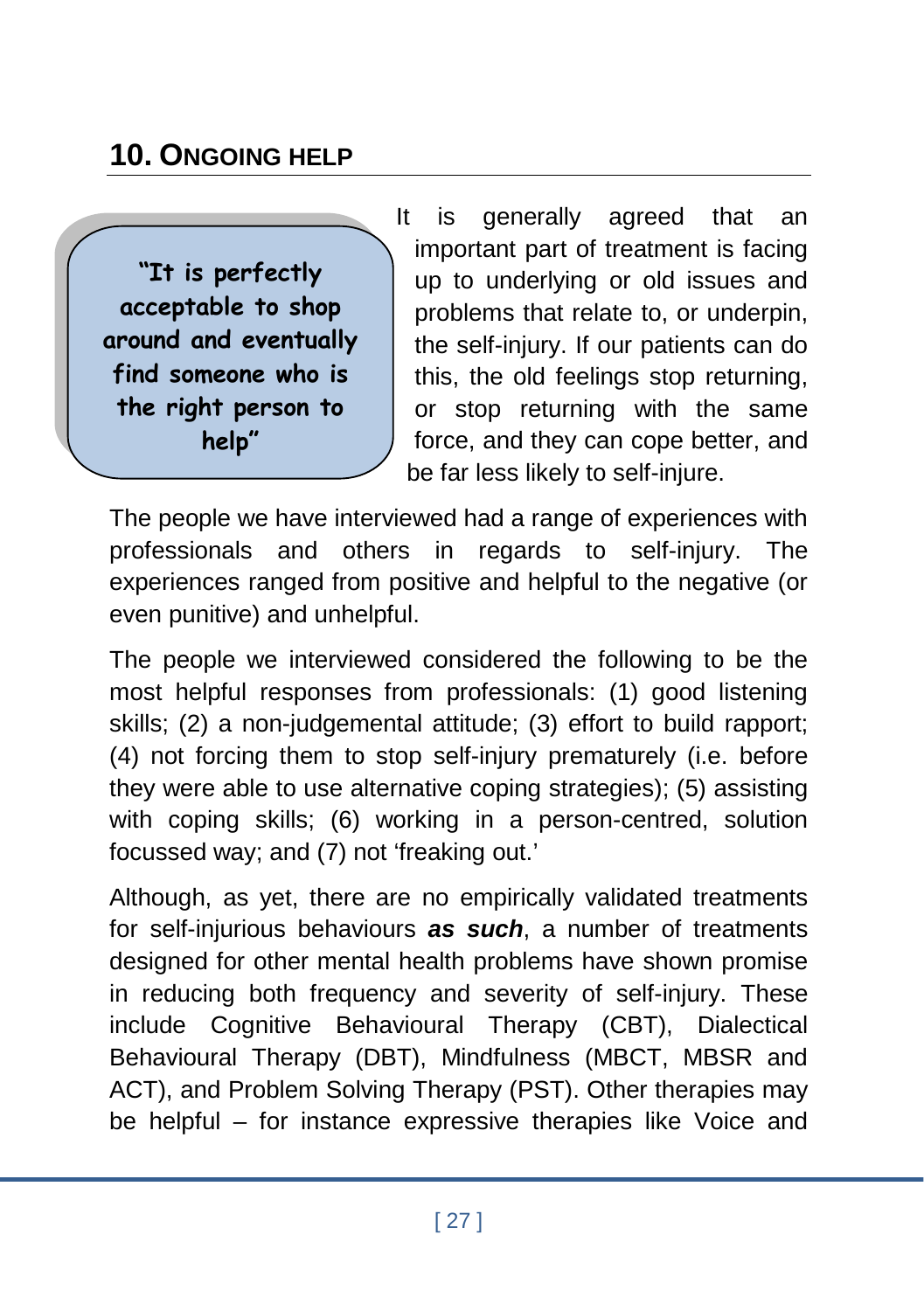Movement Therapy (VMT; Martin et al., 2012) – but these have been less researched, and most professionals prefer therapies that have a strong evidence base for efficacy and effectiveness.

**Cognitive Behaviour Therapy** (CBT) is a psychological therapy that aims to address issues such as anxiety and depression, as well as a range of other mental health concerns. The focus is on changing the way individuals think, which impacts on the way they feel and the way they act. The approach often involves teaching effective problem solving skills, coping strategies, how to manage exposure to challenging situations, relaxation, identifying thoughts and feelings, and challenging individual beliefs.

**Dialectical Behaviour Therapy** (DBT) was specifically developed for the treatment of people who engage in self-injury and/or suicidal behaviours. The focus of DBT is both accepting the individual being treated (from the perspective of the therapist conveying acceptance and the patient learning acceptance), helping the person to change behaviours that may be self destructive (such as self-injury), and working towards a life that is fulfilling to them.

Learning **Mindfulness** is one of the many ideas that are part of DBT, and can in itself assist people who are anxious or depressed, or who engage in self-injury. Mindfulness is being aware, or paying attention to the present moment without judgement (the 'unfolding of experience in the present moment'). It includes being attentive to stimuli coming through your five senses (sight, hearing, smell, taste and touch) as well as to your thoughts and feelings. An essential element of mindfulness is cultivating a non-judgmental attitude, just accepting whatever comes to your mind, moment by moment.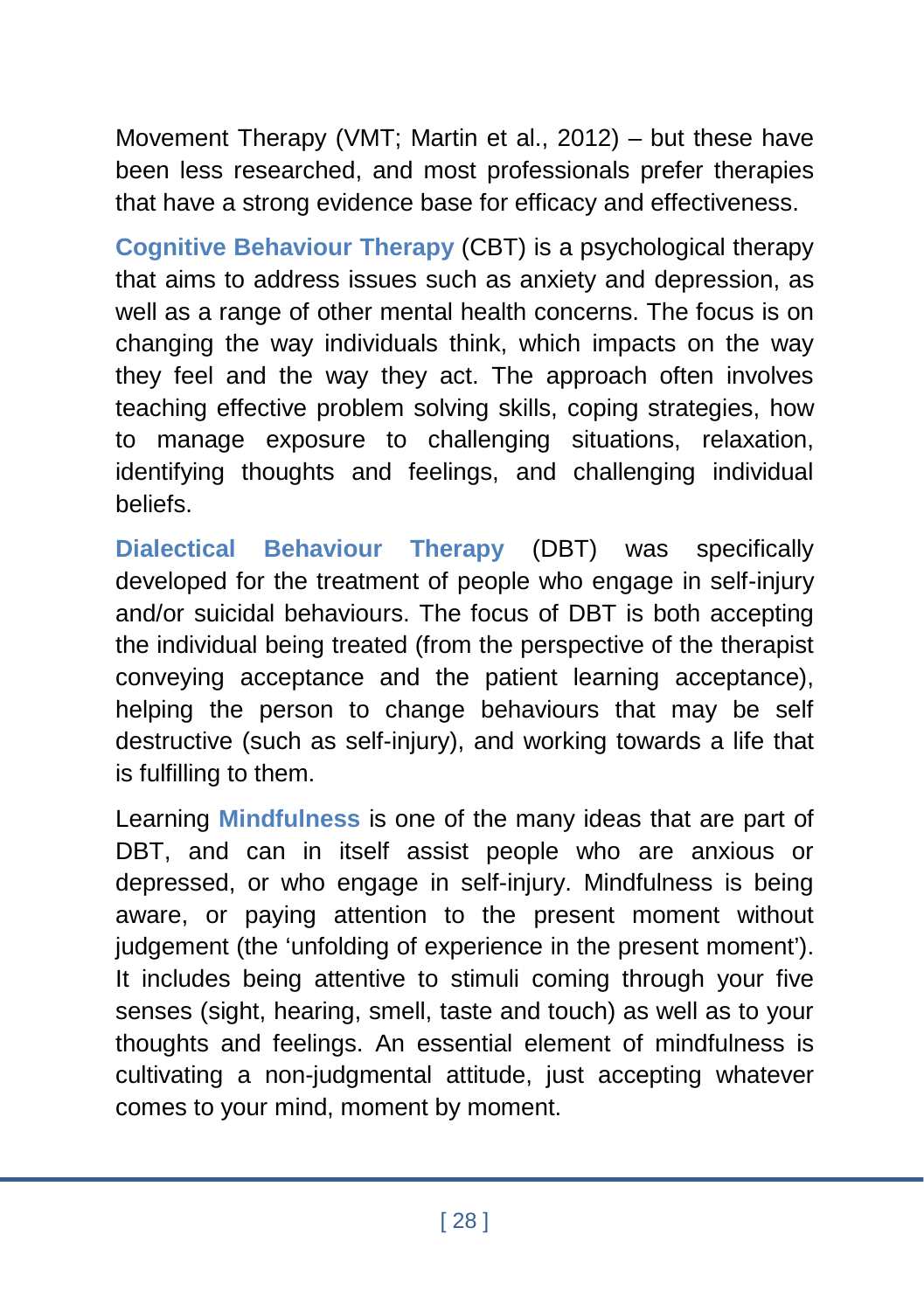Potential benefits of mindfulness include lowering stress levels and staying focused, particularly in times of high emotion when the many incoming thoughts or ideas or stimuli may cause one to feel 'scattered'. It helps people to act less impulsively by enhancing awareness of urges to action. For those who go over and over upsetting things ('ruminate') at length, it may help them to turn attention to other things or turn off the stream of images and thoughts. It increases the capacity to experience joy, and has been shown to reduce depression. Ultimately, (once you have gotten the idea and practice regularly), the awareness can help you experience an overall richer quality of life.

Is there any evidence specifically for Mindfulness and its impact on self-injury? A recent, as yet unpublished, community based study has shown that current self-injurers have very low levels, but that self-injurers having given up for at least one year, have mindfulness very similar to non-self-injurers (Caltabiano & Martin, submitted).

**Problem Solving Therapy** (PST) is a brief psychological intervention that focuses on identifying specific problems and generating alternative solutions for these problems. Individuals learn to clearly define a problem they face, brainstorm multiple solutions, and decide on the best course of action. A key element of PST is testing the chosen solution to see if it is effective, and refining the decision-making and problem solving strategy if necessary. Learning and practicing the process can provide you with the skills to help identify and effectively solve problems in the future.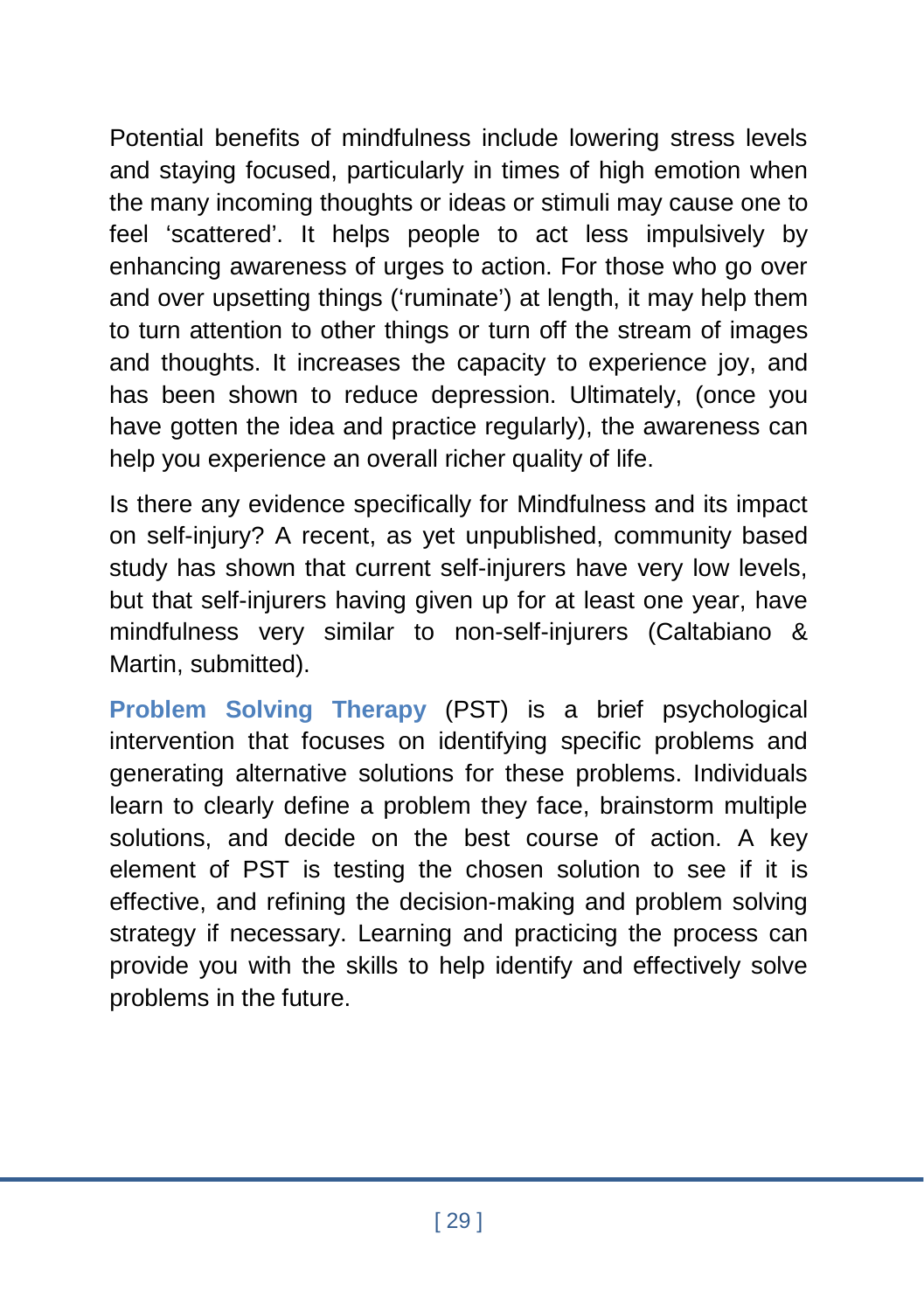## **IN SUMMARY**

We understand the pressures that you as a Family Doctor work under, and that it may be difficult to cope with emergency problems in mental health for which you may not have received specific training. If you have had training in any of the therapies mentioned above, you will be able to help your self-injuring patients, whatever your own time constraints. If not, then you will have to refer them on for more in-depth therapy focused on selfinjury.

We have tried to clarify the problem of self-injury for you, noting the differences to suicidal behaviour. We have suggested steps you can take to provide best practice care of this surprisingly common behaviour.

We believe you are in a unique and pivotal position to assist patients who self-injure, using skills you may already have.

We hope that you have found this guide helpful.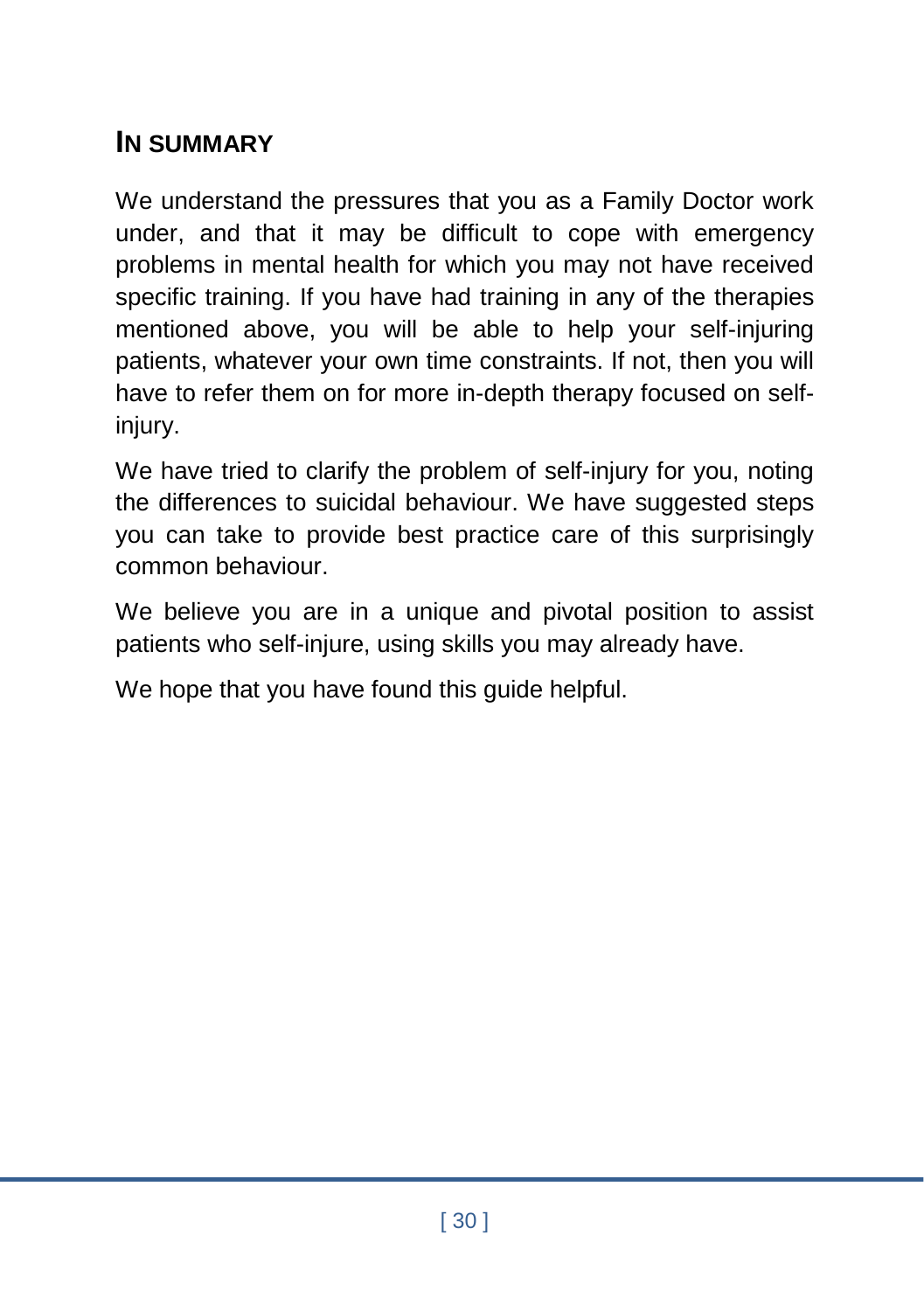## **11. USEFUL RESOURCES**

#### *National Services*

- *Kids Help Line (instant telephone support – special expertise for young people) (1800 55 1800) [www.kidshelp.com.au](http://www.kidshelp.com.au/#_blank)*
- *Lifeline (instant telephone support – special expertise in selfharm) (13 11 14) www.lifeline.org.au*
- *SANE Australia (complaints about services or media/support) (1800 187 263) www.sane.org*
- *Aboriginal and Islander Community Health Service www.aichs.org.au*
- *Australian Drug Information Network [www.adin.com.au](http://www.adin.com.au/)*
- *Headspace [www.headspace.org.au](http://www.headspace.org.au/)*
- *Homelessness http://www.homelessnessaustralia.org.au*
- *Department of Human Services [www.humanservices.gov.au/customer/subjects/domestic](http://www.humanservices.gov.au/customer/subjects/domestic-and-family-violence)[and-family-violence](http://www.humanservices.gov.au/customer/subjects/domestic-and-family-violence)*
- *The Salvation Army – Domestic Violence [www.salvationarmy.org.au/find-help/domestic-violence/](http://www.salvationarmy.org.au/find-help/domestic-violence/)*
- *Reach Out! (by young people for young people - broad information) [www.Reachout.com.au](http://www.reachout.com.au/)*

#### *State-based Services*

- *Child and Youth Mental Health Services [www.health.qld.gov.au/](http://www.health.qld.gov.au/)*
- *Child and Adolescent Mental Health Services (State specific)*
- *www.health.vic.gov.au/mentalhealth/services/child/*
- *[www.health.nsw.gov.au/mhdao/camhs.asp](http://www.health.nsw.gov.au/mhdao/camhs.asp)*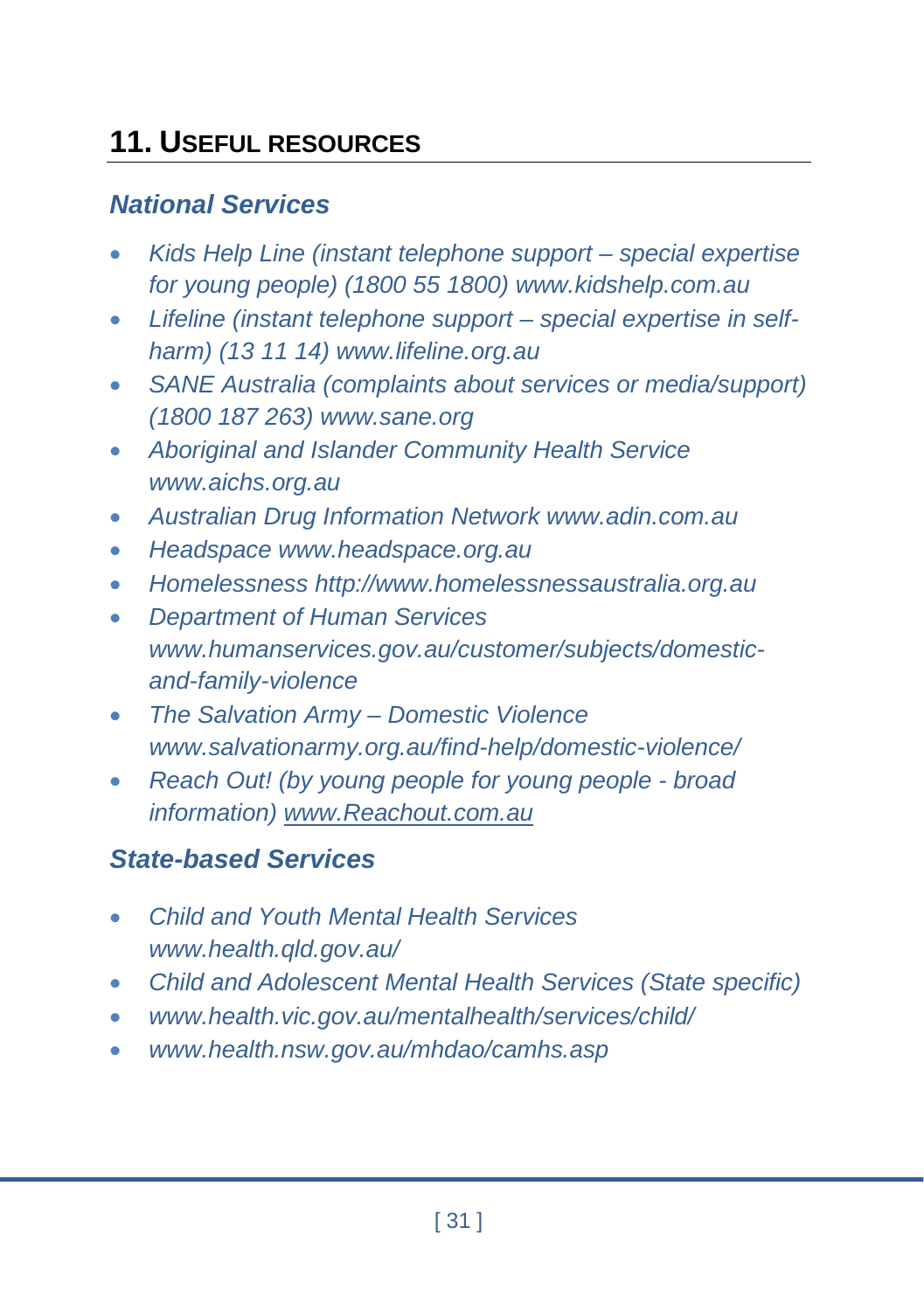- *[www.health.wa.gov.au/services/detail.cfm?Unit\\_ID=370www.](http://www.health.wa.gov.au/services/detail.cfm?Unit_ID=370) dhhs.tas.gov.au/mentalhealth/mhs\_tas/gvt\_mhs/child\_and\_a dolescent\_mental\_health\_service[shealth.act.gov.au/c/health](http://health.act.gov.au/c/health?a=sp&pid=1316133581&site=51103&servicecategory=23) [?a=sp&pid=1316133581&site=51103&servicecategory=23](http://health.act.gov.au/c/health?a=sp&pid=1316133581&site=51103&servicecategory=23)*
- *[www.health.nt.gov.au/Mental\\_Health/index.aspx](http://www.health.nt.gov.au/Mental_Health/index.aspx)*

#### *Additional Mental Health Websites*

- *Beyondblue (information about depression) [www.beyondblue.org.au](http://www.beyondblue.org.au/#_blank)*
- *Headroom (mental health info for young people) [www.headroom.net.au](http://www.headroom.net.au/#_blank)*
- *LiFe (Commonwealth funded site with all info on suicidality) www.livingisforeveryone.com.au*
- *Mental Health Associations across Australia www.mentalhealth.asn.au*
- *The MoodGYM moodgym.anu.edu.au/welcome*
- *National Institute of Mental Health (US site – good info on mental health) www.nimh.nih.gov*
- *Psychcentral www.psychcentral.comReality Check/Media Check [www.realitycheck.net.au](http://www.realitycheck.net.au/#_blank)*
- *Mobile Safety Services [www.ruok.com.au](http://www.ruok.com.au/#_blank)*
- *Young Adult Health www.cyh.com/HealthTopics*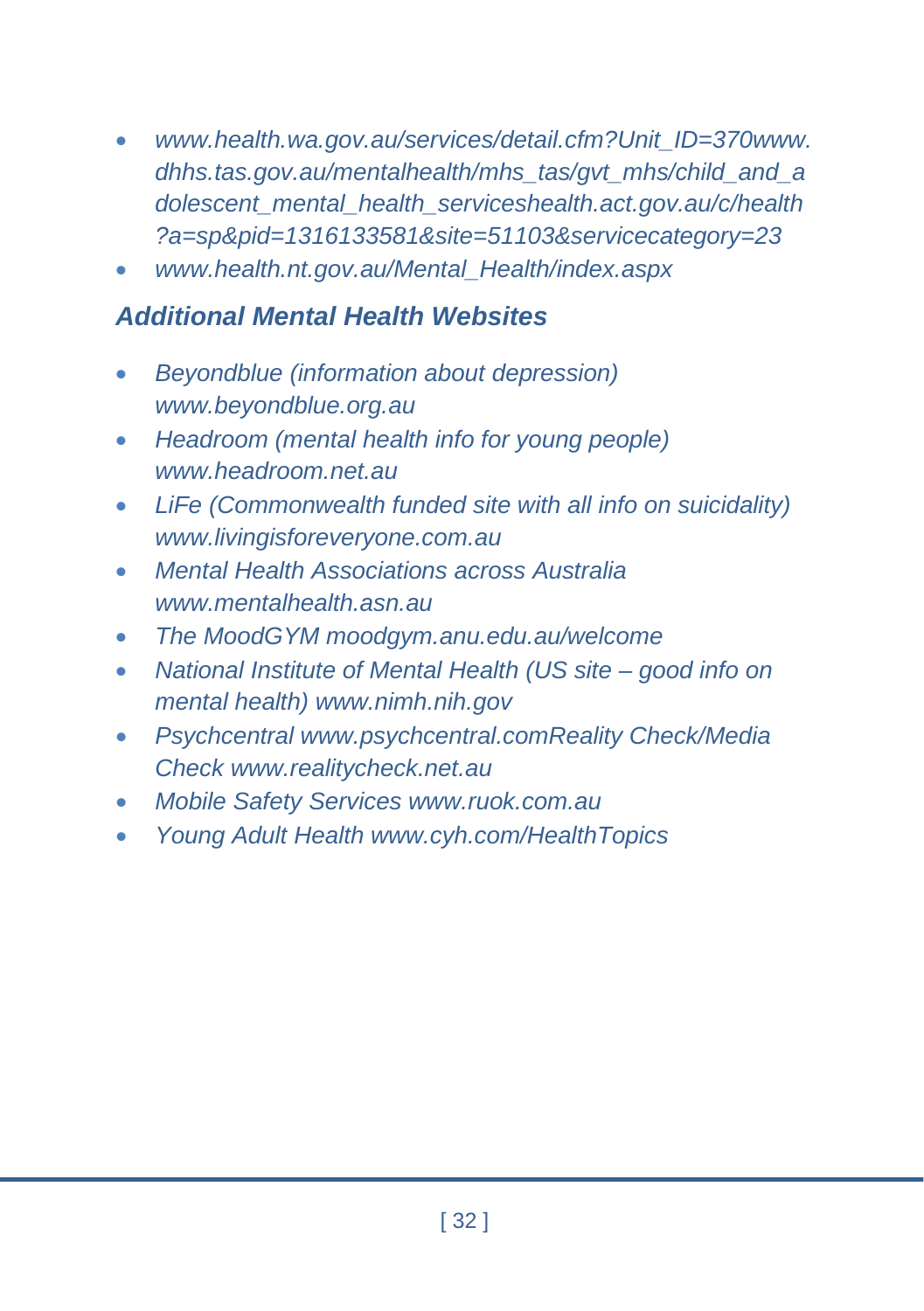#### *Websites – Self-Injury Specific*

- *ASHIC: American Self-Harm Information Clearinghouse [www.selfinjury.org/](http://www.selfinjury.org/)*
- *LifeSIGNS: Self Injury Guidance and Network Support www.selfharm.org/*
- *RecoverYourLife.com www.recoveryourlife.com/*
- *S.A.F.E. Alternatives®: Self Abuse Finally Ends www.selfinjury.com/*
- *Self-Injury And Related Issues www.siari.co.uk/*
- *Self-Injury Support www.sisupport.org/*
- *The International Self-Mutilation Awareness Group http://flmac.tripod.com/ismag/index.html*
- *The National Self-Harm Network http://www.nshn.co.uk*
- *Therapy for Self-Injury on Facebook <http://www.facebook.com/groups/132968936724268/> (Closed group, but you can join by asking the administrator)*
- *Self-injury Recovery https:www.facebook.com/groups/2249462087/ (Closed group, but you can join by asking the administrator)*
- *To Write Love on her Arms https://www.facebook.com/towriteloveonherarms*
- *Understanding Self-Harm<http://harm.me.uk/>*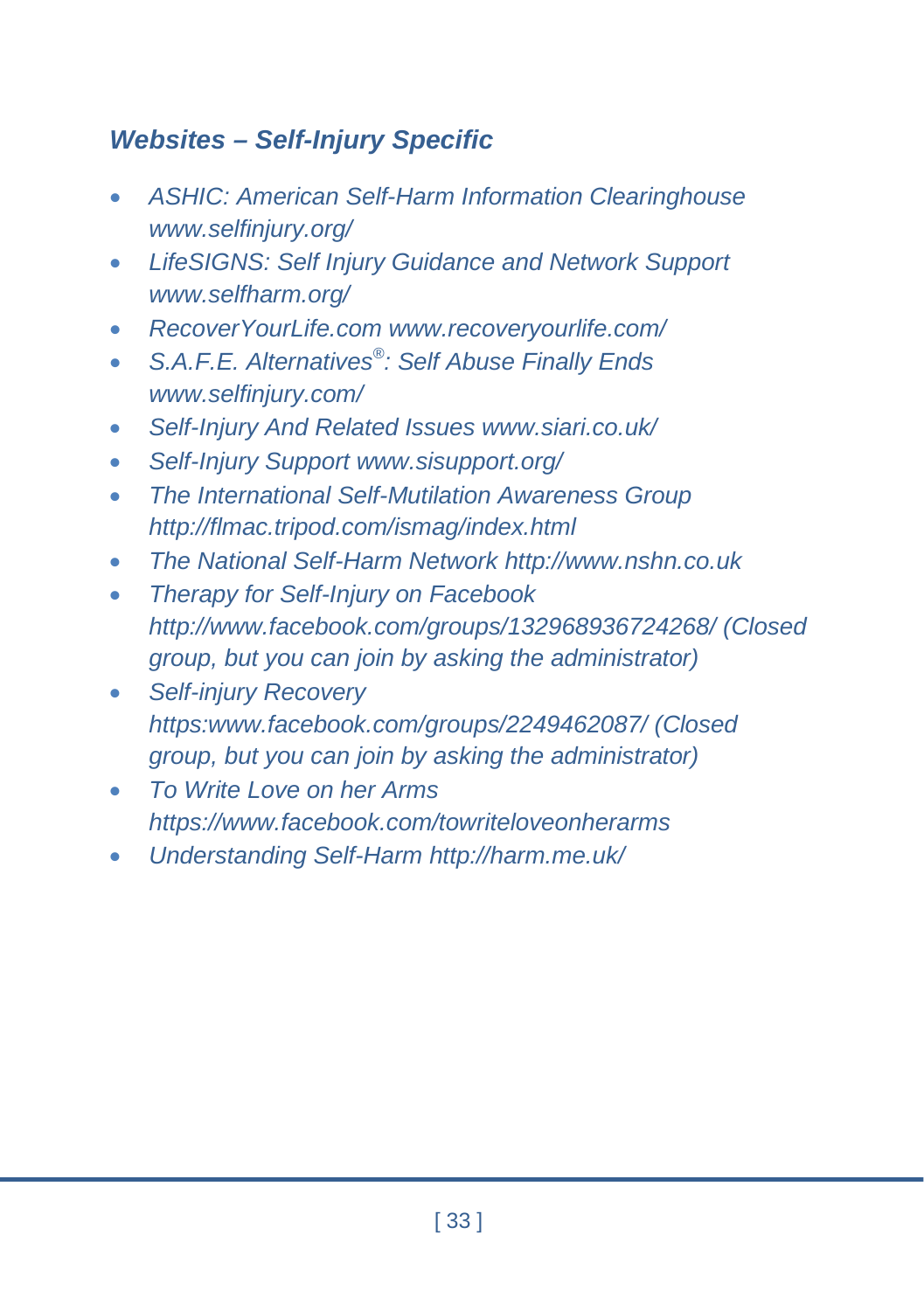#### *References*

- Andrews, T., Martin, G., Hasking, P., & Page, A. (2013). Predictors of continuation and cessation of non-suicidal self-injury in a longitudinal sample of communitybased adolescents. Journal of Adolescent Health. 1:40-6.
- Caltabiano, G. & Martin, G., 2014. Mindless Suffering: The Relationship Between Mindfulness and Non-Suicidal Self-Injury. Journal of Clinical Psychology. **Submitted.**
- Crandall, C., Fullerton-Gleason, Aguero, L. &LaValley, J., 2006.Subsequent Suicide Mortality among Emergency Department Patients Seen for Suicidal Behavior. *Academy of Emergency Medicine.*13:4, 435-442.doi: 10.1197/j.aem.2005.11.072
- Kanel, K. (2007). *A guide to crisis intervention. 3rd Ed.* Fullerton: California State University.
- Martin G., Clark, S., Beckinsale, P., & Lorraine, J. (1997). *Keep Yourself Alive*: Videotape based, Manualised Workshop Package, funded under the National Youth Suicide Prevention Initiative, Department of Health and Ageing, Canberra.
- Martin, G., Swannell, S., Hazell, P., Harrison, J., & Taylor, A. (2010). Self-Injury In Australia: a community survey. Medical Journal of Australia, 193: 9, 506-510.
- Martin, G., Hasking, P., Swannell, S., Lee, M., McAllister, M. & Griesbach, K. (2013). Seeking Solutions to Self-injury: A Guide for School Staff. 'What can you do if you are not the Counsellor?' SECOND EDITION. Centre for Suicide Prevention Studies. Discipline of Psychiatry. The University of Queensland. ISBN 978-0-9875603-1-5
- Martin, G., Hasking, P., Swannell, S. & McAllister, M. (2013). *Seeking Solutions to Self-injury: A guide for parents and families.* SECOND EDITION. Child and Adolescent Psychiatry, The University of Queensland, Brisbane, Australia. ISBN 978-0-9875603-4-6
- Martin, G., Hasking, P., Swannell, S., McAllister, M. & Kay, T. (2013).*Seeking Solutions to Self-injury: A Guide for Young People* SECOND EDITION. Child and Adolescent Psychiatry, The University of Queensland, Brisbane, Australia. ISBN 978-0-9875603-3-9
- Martin, S., Martin, G., Lequertier, B., Swannell, S., Follent, A. & Choe, F. (2013). Voice Movement Therapy: Evaluation of a Group-based Expressive Therapy for Non-suicidal Self-injury in Young Adults. Music and Medicine. 5:1, 31-38.
- Nock MK. (2009b). Why do people hurt themselves? New insights into the nature and function of self-injury.*Curr. Dir. Psychol. Sci.* 18:78–83.
- Prochaska J., DiClemente C. & Norcross J. (1992). In search of how people change. Applications to addictive behaviours. American Psychologist 47:1102.
- Rotolone, C. & Martin, G., 2012.Giving up Self-Injury: A Comparison of Everyday Social and Personal Resources in Past Versus Current Self-Injurers. Archives of Suicide Research.16: 2, 147-158.